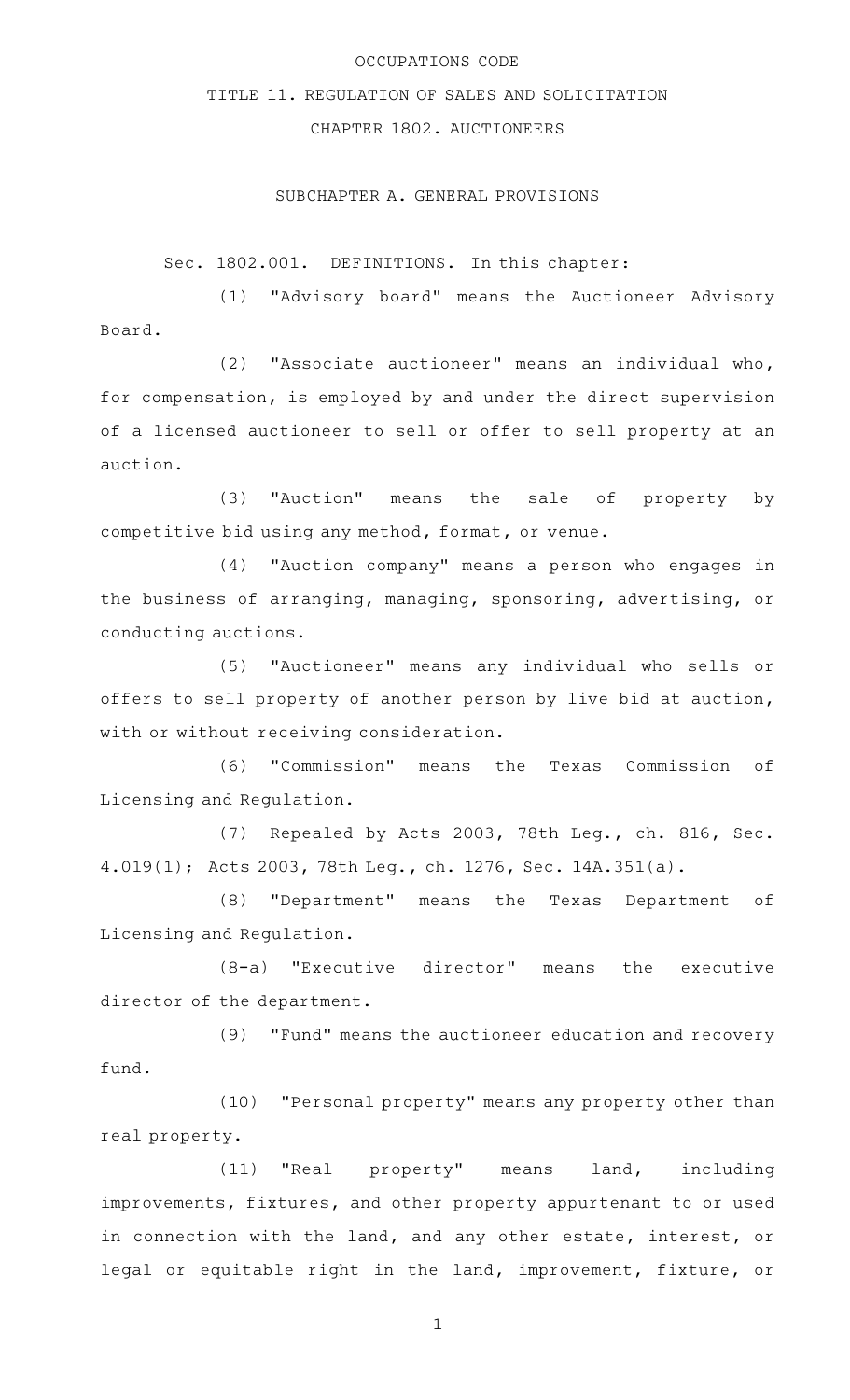appurtenant property.

(12) Repealed by Acts 2015, 84th Leg., R.S., Ch. 777, Sec. 15, eff. September 1, 2015.

(13) "Sealed bid auction" means a sealed bidding procedure that incorporates or allows for the competitive increasing or decreasing of bids after the opening of sealed bids.

(14) "Security instrument," "substitute trustee," and "trustee" have the meanings assigned by Section [51.0001](http://www.statutes.legis.state.tx.us/GetStatute.aspx?Code=PR&Value=51.0001), Property Code.

Acts 1999, 76th Leg., ch. 388, Sec. 1, eff. Sept. 1, 1999. Amended by Acts 2003, 78th Leg., ch. 816, Sec. 4.001, 4.019(1), eff. Sept. 1, 2003; Acts 2003, 78th Leg., ch. 1276, Sec. 14.010, 14A.351, eff. Sept. 1, 2003.

### Amended by:

Acts 2013, 83rd Leg., R.S., Ch. 1048 (H.B. [3038](http://www.legis.state.tx.us/tlodocs/83R/billtext/html/HB03038F.HTM)), Sec. 1, eff. June 14, 2013.

Acts 2013, 83rd Leg., R.S., Ch. 1048 (H.B. [3038](http://www.legis.state.tx.us/tlodocs/83R/billtext/html/HB03038F.HTM)), Sec. 17, eff. June 14, 2013.

Acts 2015, 84th Leg., R.S., Ch. 777 (H.B. [2481](http://www.legis.state.tx.us/tlodocs/84R/billtext/html/HB02481F.HTM)), Sec. 1, eff. September 1, 2015.

Acts 2015, 84th Leg., R.S., Ch. 777 (H.B. [2481\)](http://www.legis.state.tx.us/tlodocs/84R/billtext/html/HB02481F.HTM), Sec. 15, eff. September 1, 2015.

Acts 2017, 85th Leg., R.S., Ch. 1012 (H.B. [1470](http://www.legis.state.tx.us/tlodocs/85R/billtext/html/HB01470F.HTM)), Sec. 2, eff. September 1, 2017.

Sec. 1802.002. APPLICABILITY.

(a) This chapter does not apply to:

(1) a sale conducted by order of a United States court under Title 11, United States Code;

(2) a sale conducted by an employee of the United States, this state, or a political subdivision of this state in the course and scope of employment;

(3) a sale conducted by a charitable, religious, or civic organization, including an organization having a tax exempt status under Section 501(c), Internal Revenue Code of 1986, or organized as a nonprofit entity, if the person organizing, arranging, or conducting the auction receives no compensation;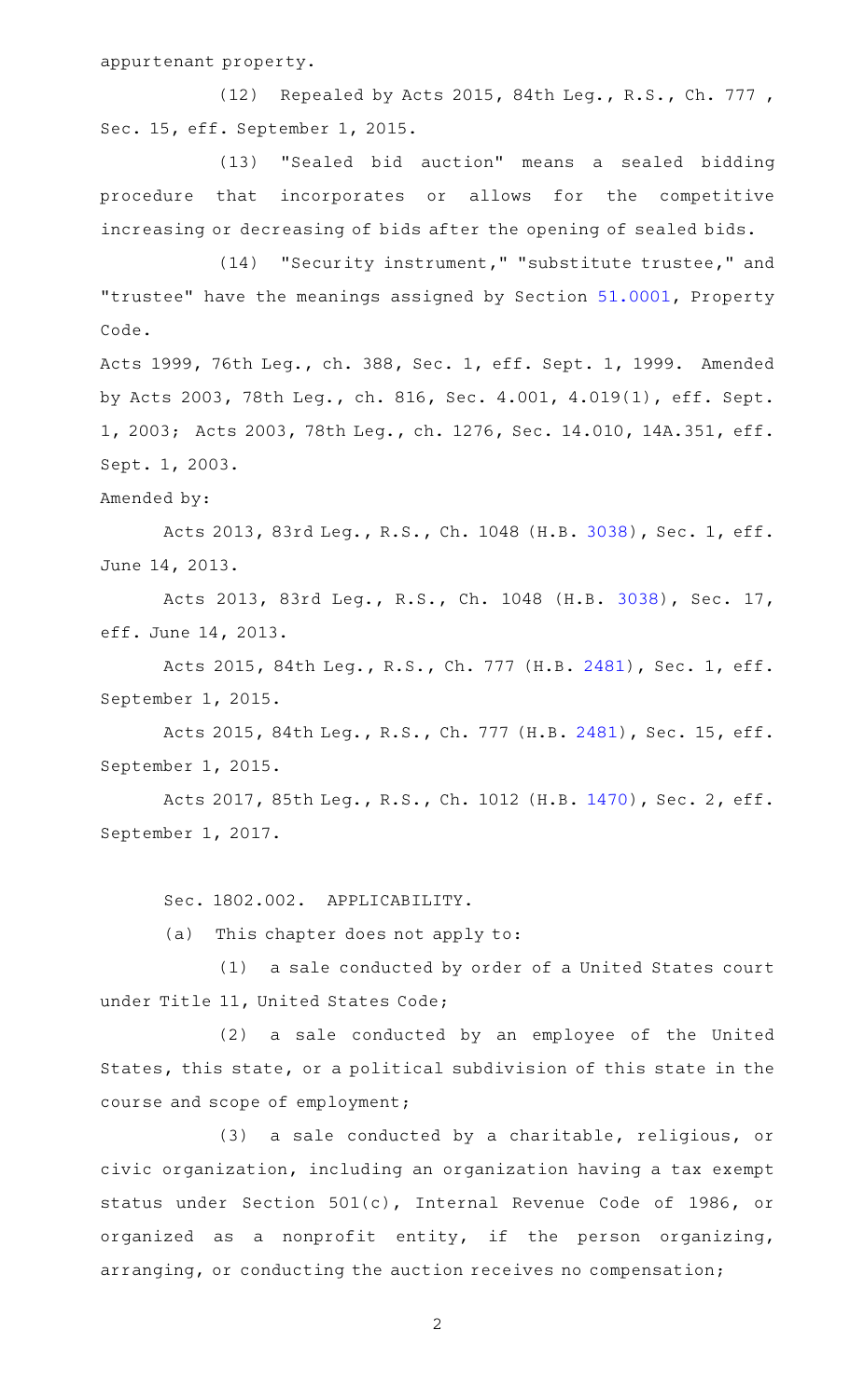(4) a foreclosure auction involving the sale of real property personally conducted by a trustee or substitute trustee under a security instrument;

(5) a foreclosure sale of personal property personally conducted by:

(A) a person who holds a security interest in the property, including a mortgage; or

(B) an employee or agent of a person described by Paragraph (A) acting in the course and scope of employment, if:

(i) the employee or agent is not otherwise engaged in the auction business; and

(ii) all property for sale in the auction is subject to a security agreement;

(6) a sale conducted by sealed bid without the option of increasing or decreasing the amount of a bid;

(7) an auction conducted only for student training purposes as part of a course of study approved by the department;

(8) an auction conducted by a posted stockyard or market agency as defined by the federal Packers and Stockyards Act (7 U.S.C. Section 181 et seq.), as amended;

(9) an auction of livestock conducted by a nonprofit livestock trade association chartered in this state, if the auction involves only the sale of livestock owned by members of the trade association;

(10) an auction conducted by a charitable or nonprofit organization chartered in this state, if the auction:

(A) is part of a fair that is organized under state, county, or municipal authority; and

(B) involves only the sale of property owned by the organization 's members;

(11) a sale or auction conducted by an auctioneer while the auctioneer is physically located outside of this state;

(12) a sale of motor vehicles at auction by a person licensed under Chapter [2301](http://www.statutes.legis.state.tx.us/GetStatute.aspx?Code=OC&Value=2301) or [2302;](http://www.statutes.legis.state.tx.us/GetStatute.aspx?Code=OC&Value=2302)

(13) a sale of motor vehicles at auction by a person who holds a wholesale motor vehicle auction general distinguishing number or an independent motor vehicle general distinguishing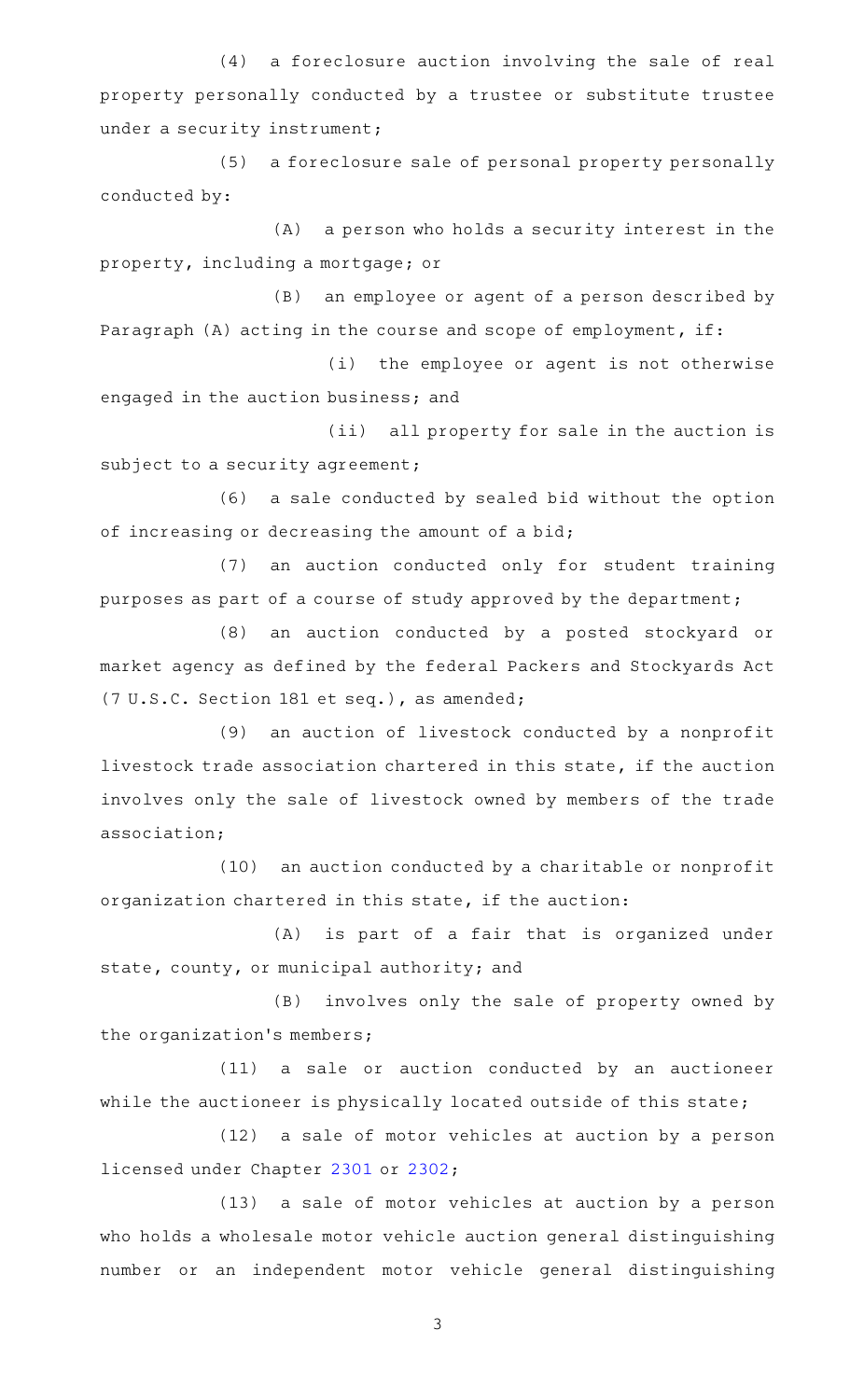number issued by the Texas Department of Motor Vehicles; or

(14) an auction of property through the Internet.

(b) This chapter applies to a sealed bid auction. Acts 1999, 76th Leg., ch. 388, Sec. 1, eff. Sept. 1, 1999. Amended by Acts 2003, 78th Leg., ch. 816, Sec. 26.044, eff. Sept. 1, 2003; Acts 2003, 78th Leg., ch. 1276, Sec. 14A.352, eff. Sept. 1, 2003. Amended by:

Acts 2007, 80th Leg., R.S., Ch. 201 (H.B. [365](http://www.legis.state.tx.us/tlodocs/80R/billtext/html/HB00365F.HTM)), Sec. 1, eff. May 24, 2007.

Acts 2013, 83rd Leg., R.S., Ch. 1048 (H.B. [3038](http://www.legis.state.tx.us/tlodocs/83R/billtext/html/HB03038F.HTM)), Sec. 2, eff. June 14, 2013.

Acts 2015, 84th Leg., R.S., Ch. 777 (H.B. [2481](http://www.legis.state.tx.us/tlodocs/84R/billtext/html/HB02481F.HTM)), Sec. 2, eff. September 1, 2015.

Acts 2015, 84th Leg., R.S., Ch. 1230 (S.B. [1982](http://www.legis.state.tx.us/tlodocs/84R/billtext/html/SB01982F.HTM)), Sec. 1, eff. June 19, 2015.

Acts 2017, 85th Leg., R.S., Ch. 324 (S.B. [1488\)](http://www.legis.state.tx.us/tlodocs/85R/billtext/html/SB01488F.HTM), Sec. 14.002, eff. September 1, 2017.

Acts 2017, 85th Leg., R.S., Ch. 1012 (H.B. [1470](http://www.legis.state.tx.us/tlodocs/85R/billtext/html/HB01470F.HTM)), Sec. 3, eff. September 1, 2017.

Sec. 1802.003. PREEMPTION. A political subdivision of this state may not levy on or collect from an auctioneer a license tax or fee as a regulatory or revenue measure or require the licensing of an auctioneer, if the auctioneer holds a license under this chapter and is in compliance with this chapter.

Acts 1999, 76th Leg., ch. 388, Sec. 1, eff. Sept. 1, 1999. Amended by:

Acts 2013, 83rd Leg., R.S., Ch. 1048 (H.B. [3038](http://www.legis.state.tx.us/tlodocs/83R/billtext/html/HB03038F.HTM)), Sec. 2, eff. June 14, 2013.

Sec. 1802.004. ADVERTISEMENT OF AUCTION. The commission, by rule, may adopt standards for the advertisement of an auction by an auctioneer or associate auctioneer licensed under this chapter. Added by Acts 2015, 84th Leg., R.S., Ch. 777 (H.B. [2481](http://www.legis.state.tx.us/tlodocs/84R/billtext/html/HB02481F.HTM)), Sec. 3, eff. September 1, 2015.

# SUBCHAPTER B. LICENSE REQUIREMENTS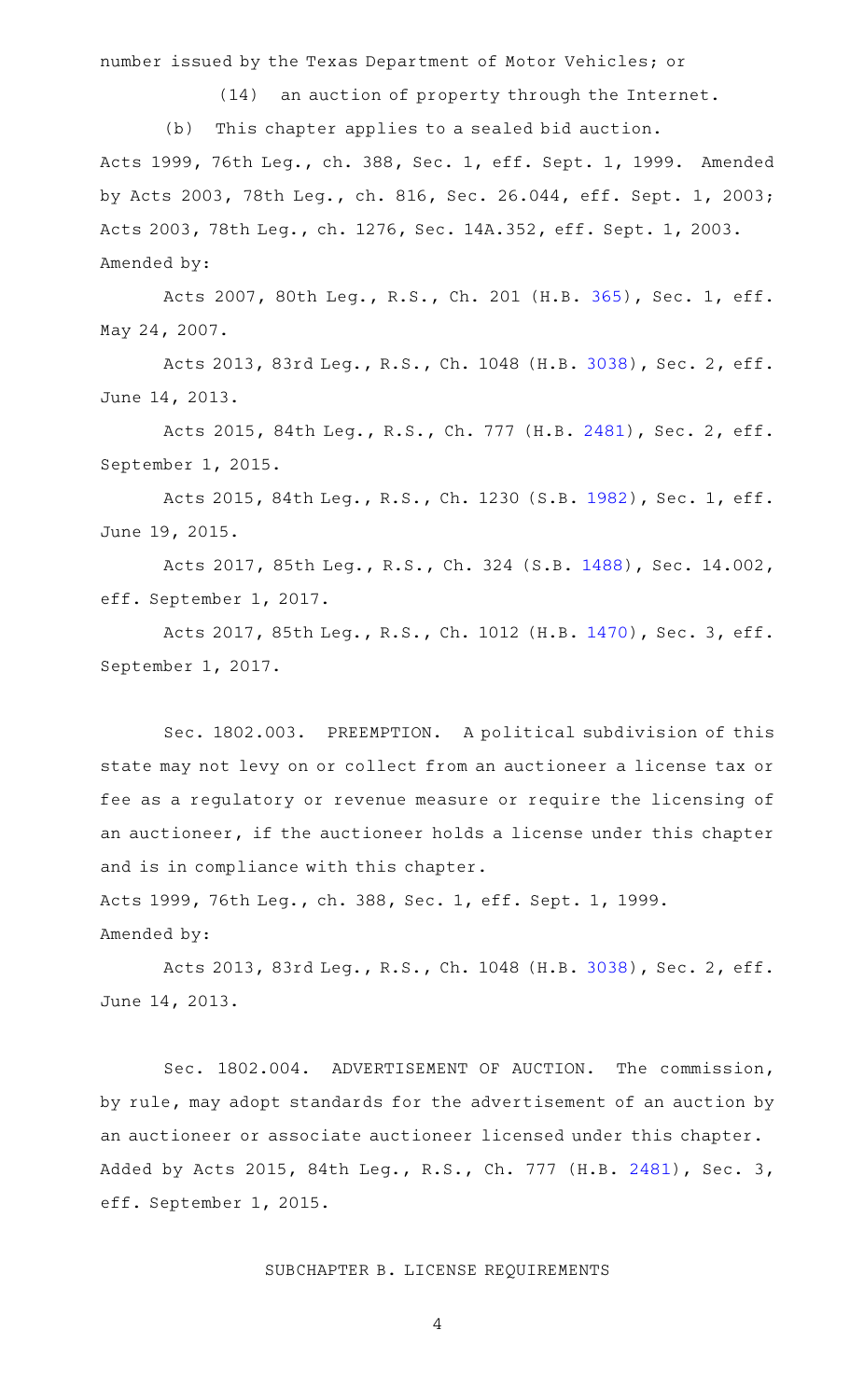Sec. 1802.051. LICENSE REQUIRED. (a) A person may not act as an auctioneer or associate auctioneer in this state unless the person holds a license issued by the executive director under this chapter.

(b) Repealed by Acts 2015, 84th Leg., R.S., Ch. 777 (H.B. [2481](http://www.legis.state.tx.us/tlodocs/84R/billtext/html/HB02481F.HTM)), Sec. 15, eff. September 1, 2015.

(c) Except as provided by Subsection (d), an individual who is licensed under this chapter may not act as an auctioneer for an entity unless the entity:

(1) is an auction company owned or operated by an individual who is licensed under this chapter; or

 $(2)$  is a real estate brokerage firm that is operated by a broker licensed by the Texas Real Estate Commission.

(d) An individual who is licensed under this chapter may conduct an auction to sell motor vehicles, as defined by Section [501.002](http://www.statutes.legis.state.tx.us/GetStatute.aspx?Code=TN&Value=501.002) or [502.001,](http://www.statutes.legis.state.tx.us/GetStatute.aspx?Code=TN&Value=502.001) Transportation Code, for a person who holds:

(1) a dealer general distinguishing number or a wholesale motor vehicle auction general distinguishing number issued under Subchapter B, Chapter [503](http://www.statutes.legis.state.tx.us/GetStatute.aspx?Code=TN&Value=503), Transportation Code; or

(2) a license issued under Subchapter C, Chapter [2302.](http://www.statutes.legis.state.tx.us/GetStatute.aspx?Code=OC&Value=2302) Acts 1999, 76th Leg., ch. 388, Sec. 1, eff. Sept. 1, 1999. Amended by Acts 2003, 78th Leg., ch. 816, Sec. 26.045, eff. Sept. 1, 2003; Acts 2003, 78th Leg., ch. 1276, Sec. 14A.353, eff. Sept. 1, 2003. Amended by:

Acts 2011, 82nd Leg., R.S., Ch. 325 (H.B. [2519](http://www.legis.state.tx.us/tlodocs/82R/billtext/html/HB02519F.HTM)), Sec. 1, eff. September 1, 2011.

Acts 2013, 83rd Leg., R.S., Ch. 1048 (H.B. [3038](http://www.legis.state.tx.us/tlodocs/83R/billtext/html/HB03038F.HTM)), Sec. 3, eff. June 14, 2013.

Acts 2015, 84th Leg., R.S., Ch. 777 (H.B. [2481](http://www.legis.state.tx.us/tlodocs/84R/billtext/html/HB02481F.HTM)), Sec. 4, eff. September 1, 2015.

Acts 2015, 84th Leg., R.S., Ch. 777 (H.B. [2481\)](http://www.legis.state.tx.us/tlodocs/84R/billtext/html/HB02481F.HTM), Sec. 15, eff. September 1, 2015.

Acts 2015, 84th Leg., R.S., Ch. 1230 (S.B. [1982](http://www.legis.state.tx.us/tlodocs/84R/billtext/html/SB01982F.HTM)), Sec. 2, eff. June 19, 2015.

Acts 2017, 85th Leg., R.S., Ch. 324 (S.B. [1488\)](http://www.legis.state.tx.us/tlodocs/85R/billtext/html/SB01488F.HTM), Sec. 14.003, eff. September 1, 2017.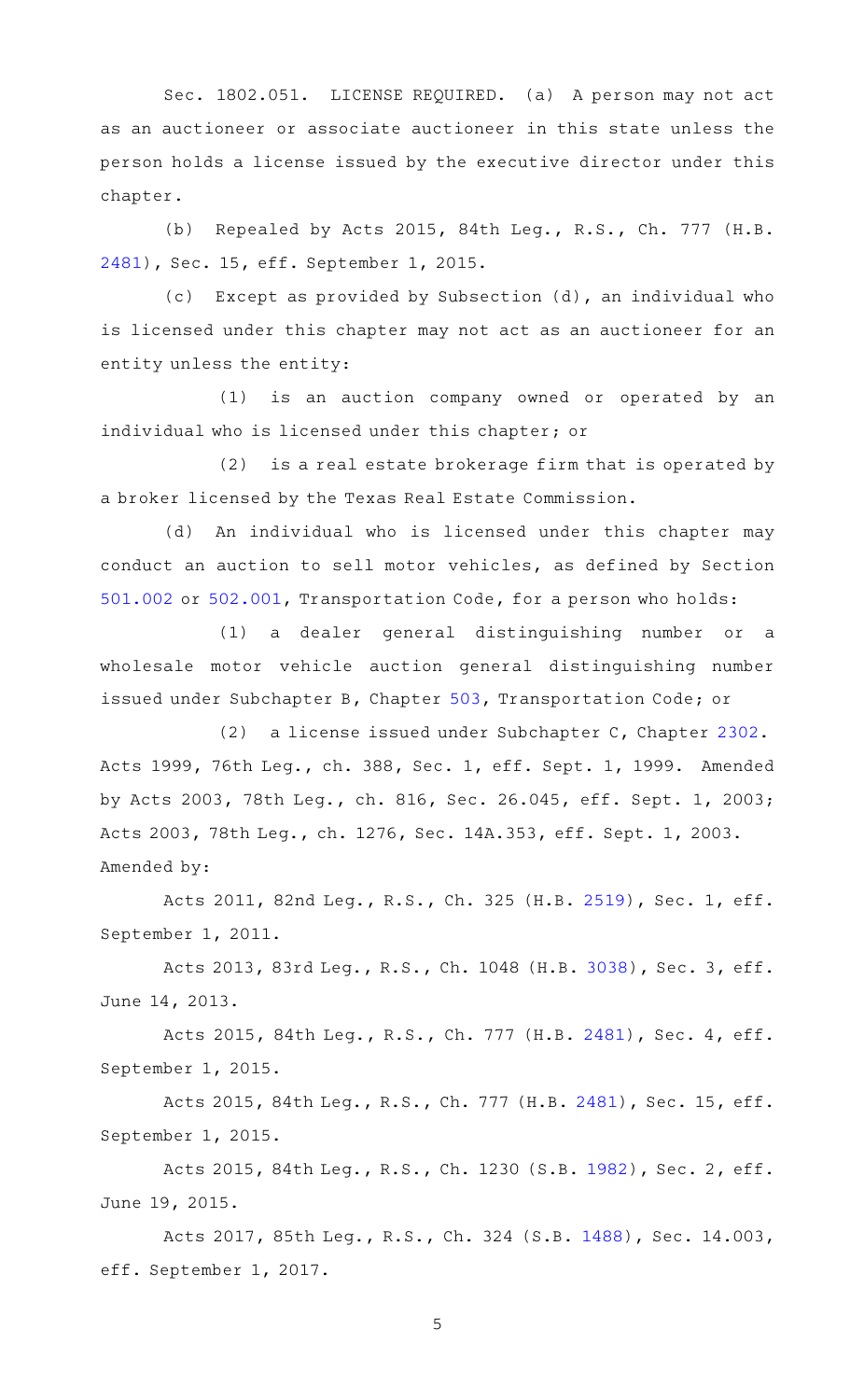Sec. 1802.052. ELIGIBILITY FOR AUCTIONEER'S LICENSE.

(a) An individual is eligible for an auctioneer's license if the individual:

 $(1)$  is at least 18 years of age;

 $(2)$  is a citizen of the United States or a legal alien;

(3) either:

(A) passes a written or oral examination demonstrating knowledge of the auction business and of the laws of this state relating to the auction business; or

(B) shows proof of employment by a licensed auctioneer for at least two years and participation in at least 10 auctions during that employment;

(4) holds a high school diploma or a high school equivalency certificate; and

(5) has completed at least 80 hours of classroom instruction at an auction school with a curriculum approved by the department in accordance with the standards and procedures established by rule adopted under this chapter.

(b) The department, as provided by rule, may charge an auction school a reasonable fee for approving the curriculum as required under Subsection (a)(6).

Acts 1999, 76th Leg., ch. 388, Sec. 1, eff. Sept. 1, 1999. Amended by Acts 2003, 78th Leg., ch. 395, Sec. 1, eff. Sept. 1, 2003. Amended by:

Acts 2013, 83rd Leg., R.S., Ch. 1048 (H.B. [3038](http://www.legis.state.tx.us/tlodocs/83R/billtext/html/HB03038F.HTM)), Sec. 4, eff. June 14, 2013.

Acts 2015, 84th Leg., R.S., Ch. 777 (H.B. [2481](http://www.legis.state.tx.us/tlodocs/84R/billtext/html/HB02481F.HTM)), Sec. 5, eff. September 1, 2015.

Acts 2019, 86th Leg., R.S., Ch. 400 (S.B. [1531](http://www.legis.state.tx.us/tlodocs/86R/billtext/html/SB01531F.HTM)), Sec. 5, eff. September 1, 2019.

Sec. 1802.053. ELIGIBILITY FOR ASSOCIATE AUCTIONEER LICENSE. An individual is eligible for an associate auctioneer license if the individual is:

(1) a citizen of the United States or a legal alien; and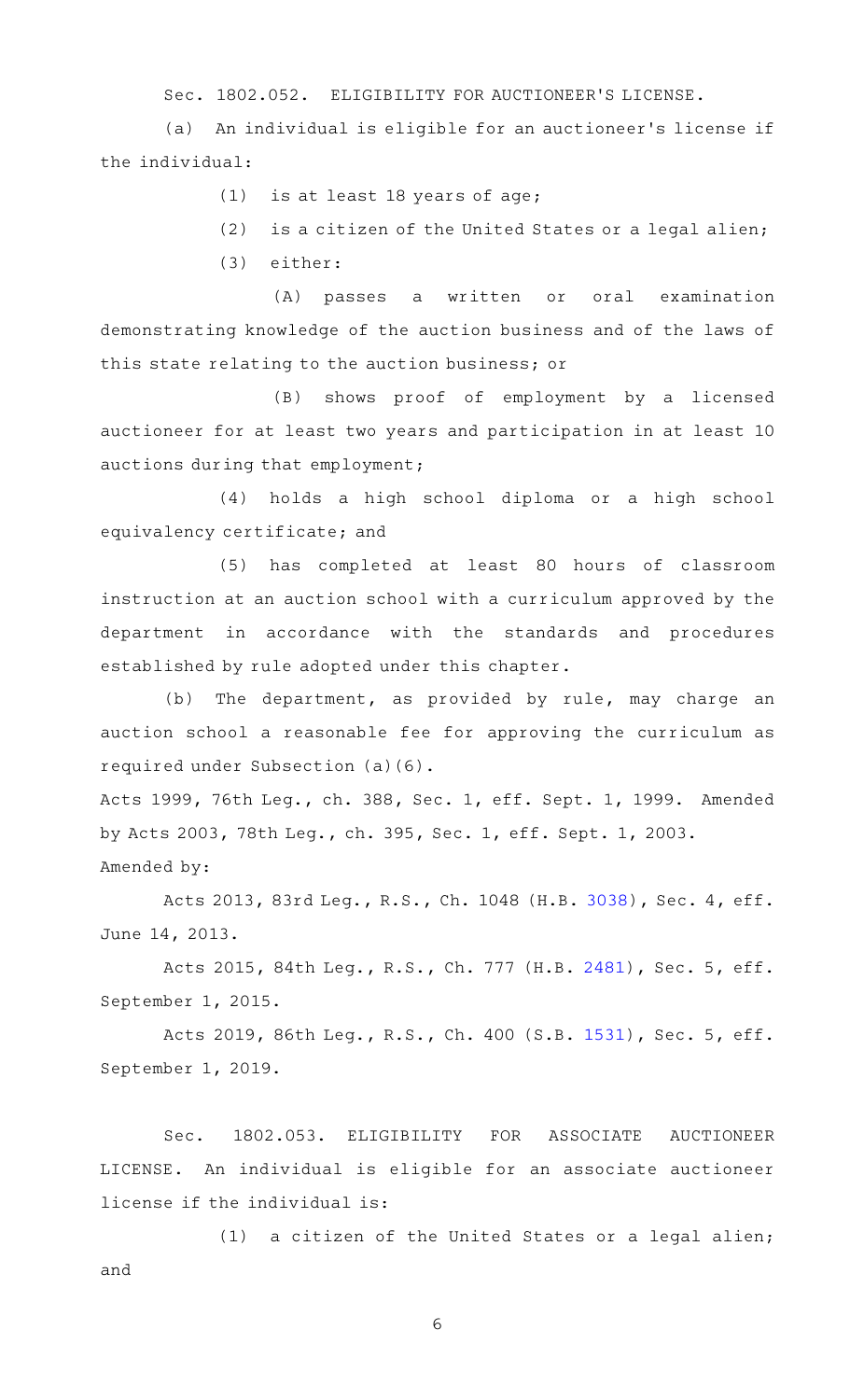(2) employed under the direct supervision of an auctioneer licensed under this chapter. Added by Acts 2015, 84th Leg., R.S., Ch. 777 (H.B. [2481](http://www.legis.state.tx.us/tlodocs/84R/billtext/html/HB02481F.HTM)), Sec. 6, eff. September 1, 2015.

Sec. 1802.054. APPLICATION FOR LICENSE. An applicant for a license must apply to the executive director on a form provided by the executive director that establishes the applicant 's eligibility for the license. The application must be accompanied by:

(1) any fee required for the auctioneer education and recovery fund authorized under Section [1802.153](http://www.statutes.legis.state.tx.us/GetStatute.aspx?Code=OC&Value=1802.153);

 $(2)$  the required application fee; and

(3) either:

(A) the permit number of a sales tax permit issued to the applicant by the comptroller under Subchapter F, Chapter [151,](http://www.statutes.legis.state.tx.us/GetStatute.aspx?Code=TX&Value=151) Tax Code; or

(B) proof of exemption from the tax permit requirement under Chapter [151](http://www.statutes.legis.state.tx.us/GetStatute.aspx?Code=TX&Value=151), Tax Code.

Acts 1999, 76th Leg., ch. 388, Sec. 1, eff. Sept. 1, 1999. Amended by Acts 2003, 78th Leg., ch. 816, Sec. 26.046, eff. Sept. 1, 2003; Acts 2003, 78th Leg., ch. 1276, Sec. 14A.354, eff. Sept. 1, 2003. Amended by:

Acts 2013, 83rd Leg., R.S., Ch. 1048 (H.B. [3038](http://www.legis.state.tx.us/tlodocs/83R/billtext/html/HB03038F.HTM)), Sec. 5, eff. June 14, 2013.

Acts 2015, 84th Leg., R.S., Ch. 777 (H.B. [2481](http://www.legis.state.tx.us/tlodocs/84R/billtext/html/HB02481F.HTM)), Sec. 7, eff. September 1, 2015.

Sec. 1802.055. APPLICATION FOR EXAMINATION. An individual who establishes that the individual is eligible for an auctioneer 's license may apply to the executive director to take the license examination. The application must be accompanied by the application fee.

Acts 1999, 76th Leg., ch. 388, Sec. 1, eff. Sept. 1, 1999. Amended by Acts 2003, 78th Leg., ch. 816, Sec. 26.047, eff. Sept. 1, 2003; Acts 2003, 78th Leg., ch. 1276, Sec. 14A.355, eff. Sept. 1, 2003. Amended by: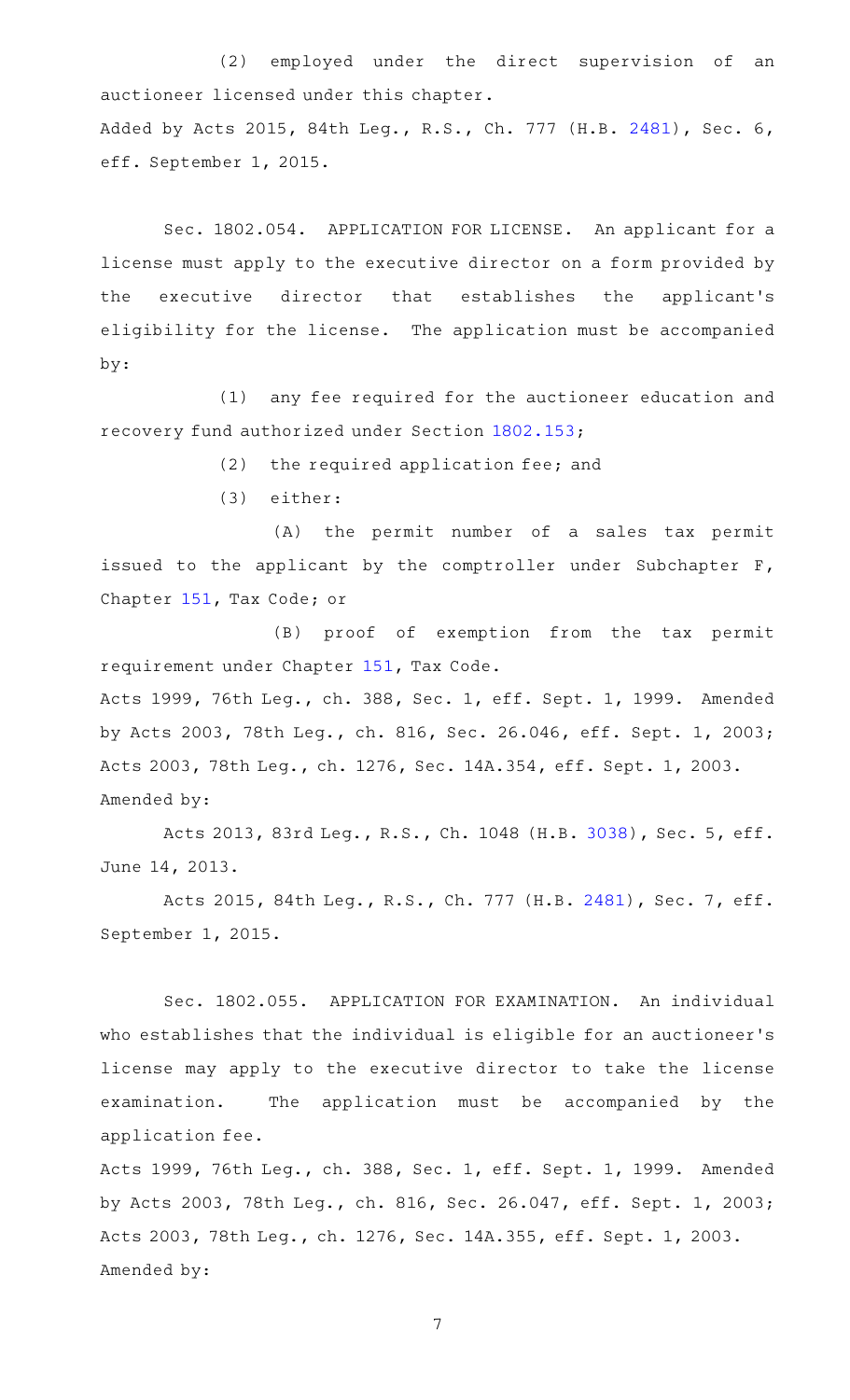Acts 2015, 84th Leg., R.S., Ch. 777 (H.B. [2481](http://www.legis.state.tx.us/tlodocs/84R/billtext/html/HB02481F.HTM)), Sec. 8, eff. September 1, 2015.

Sec. 1802.056. LICENSE EXAMINATION. (a) The license examination must be designed to establish:

(1) an applicant's general knowledge of the auction business;

(2) the principles of conducting an auction; and

 $(3)$  the laws of this state relating to auctioneers.

(b) The license examination shall be offered at least four times each year at locations designated by the executive director.

(c) The executive director shall prepare:

(1) examinations for an auctioneer's license; and

(2) study and reference materials on which the examinations are based.

Acts 1999, 76th Leg., ch. 388, Sec. 1, eff. Sept. 1, 1999. Amended by Acts 2003, 78th Leg., ch. 816, Sec. 26.048, eff. Sept. 1, 2003; Acts 2003, 78th Leg., ch. 1276, Sec. 14A.356, eff. Sept. 1, 2003.

Sec. 1802.058. REEXAMINATION. An applicant who fails the license examination may reapply to take the examination. If the applicant fails the examination twice during a one-year period, the applicant may not reapply for one year.

Acts 1999, 76th Leg., ch. 388, Sec. 1, eff. Sept. 1, 1999.

Sec. 1802.059. LICENSING BY RECIPROCITY. (a) An applicant for an auctioneer 's license who is not a resident of this state but is licensed as an auctioneer in another state must submit to the executive director:

 $(1)$  a license application;

(2) a certified copy of the auctioneer's license issued to the applicant by the state or political subdivision in which the applicant resides; and

(3) proof that the state or political subdivision in which the applicant is licensed has competency standards equivalent to or stricter than those of this state.

(b) The executive director shall accept the applicant's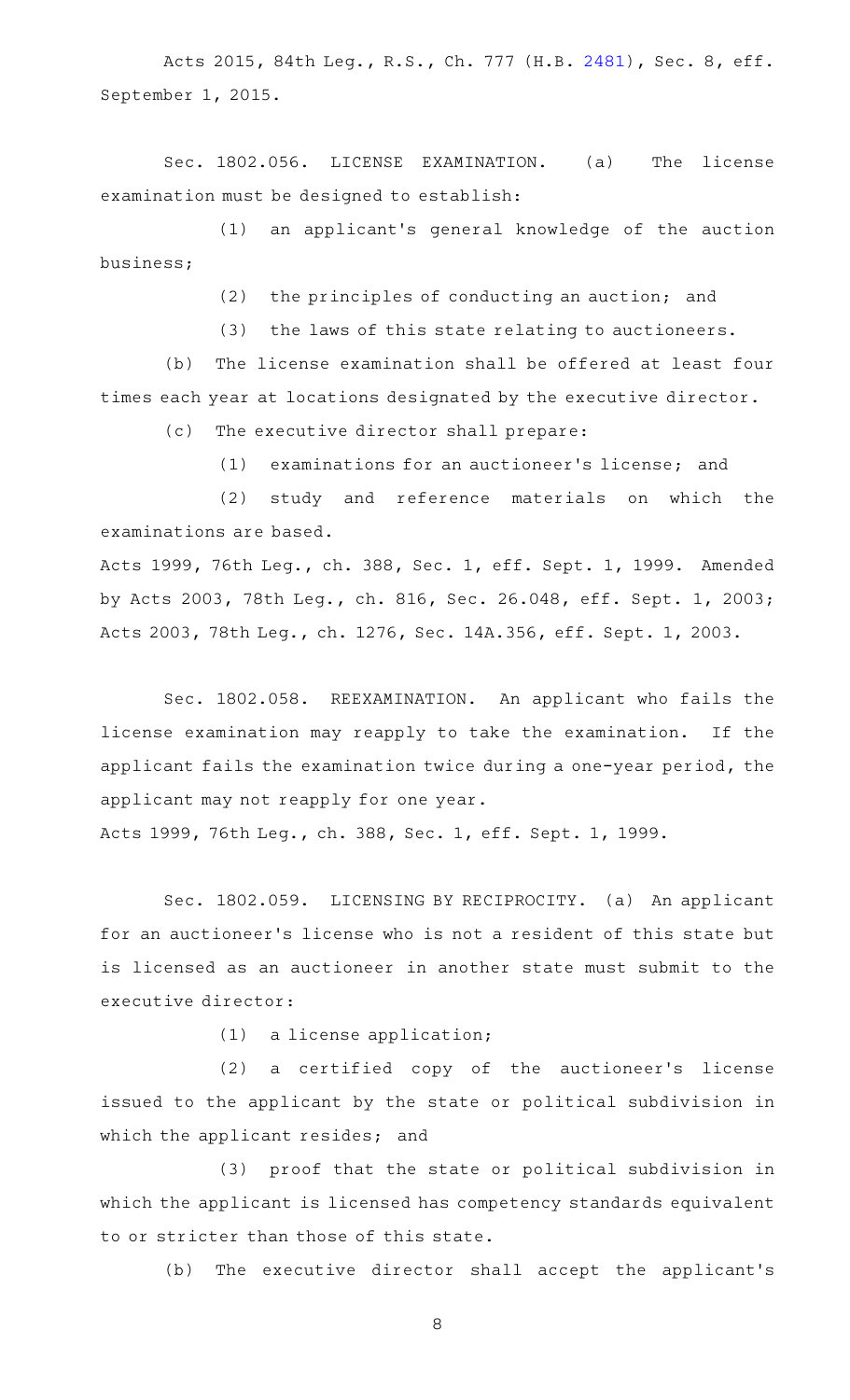auctioneer 's license submitted under Subsection (a)(2) as proof of the applicant 's professional competence and waive the examination or employment and training requirements of Section [1802.052](http://www.statutes.legis.state.tx.us/GetStatute.aspx?Code=OC&Value=1802.052) if the state or political subdivision that issued the nonresident a license extends similar recognition and courtesies to this state.

(c)AAA nonresident applicant must comply with all other application requirements prescribed by this chapter.

(d) A nonresident applicant must submit with the application a written irrevocable consent to service of process. The consent must be in the form and supported by additional information that the commission by rule requires. The consent must:

(1) provide that an action relating to any transaction subject to this chapter may be commenced against the license holder in the proper court of any county of this state in which the cause of action may arise or in which the plaintiff may reside by service of process on the executive director as the license holder's agent; and

(2) include a statement stipulating and agreeing that service provided by this section is as valid and binding as if service had been made on the person according to the laws of this or any other state.

Acts 1999, 76th Leg., ch. 388, Sec. 1, eff. Sept. 1, 1999. Amended by Acts 2003, 78th Leg., ch. 816, Sec. 4.002, eff. Sept. 1, 2003. Amended by:

Acts 2015, 84th Leg., R.S., Ch. 777 (H.B. [2481](http://www.legis.state.tx.us/tlodocs/84R/billtext/html/HB02481F.HTM)), Sec. 9, eff. September 1, 2015.

Sec. 1802.060. TERM OF LICENSE. A license issued under this chapter shall be issued for the period prescribed by the commission.

Acts 1999, 76th Leg., ch. 388, Sec. 1, eff. Sept. 1, 1999.

# SUBCHAPTER C. AUCTIONEER ADVISORY BOARD

Sec. 1802.101. AUCTIONEER ADVISORY BOARD. The advisory board shall advise the commission on educational matters,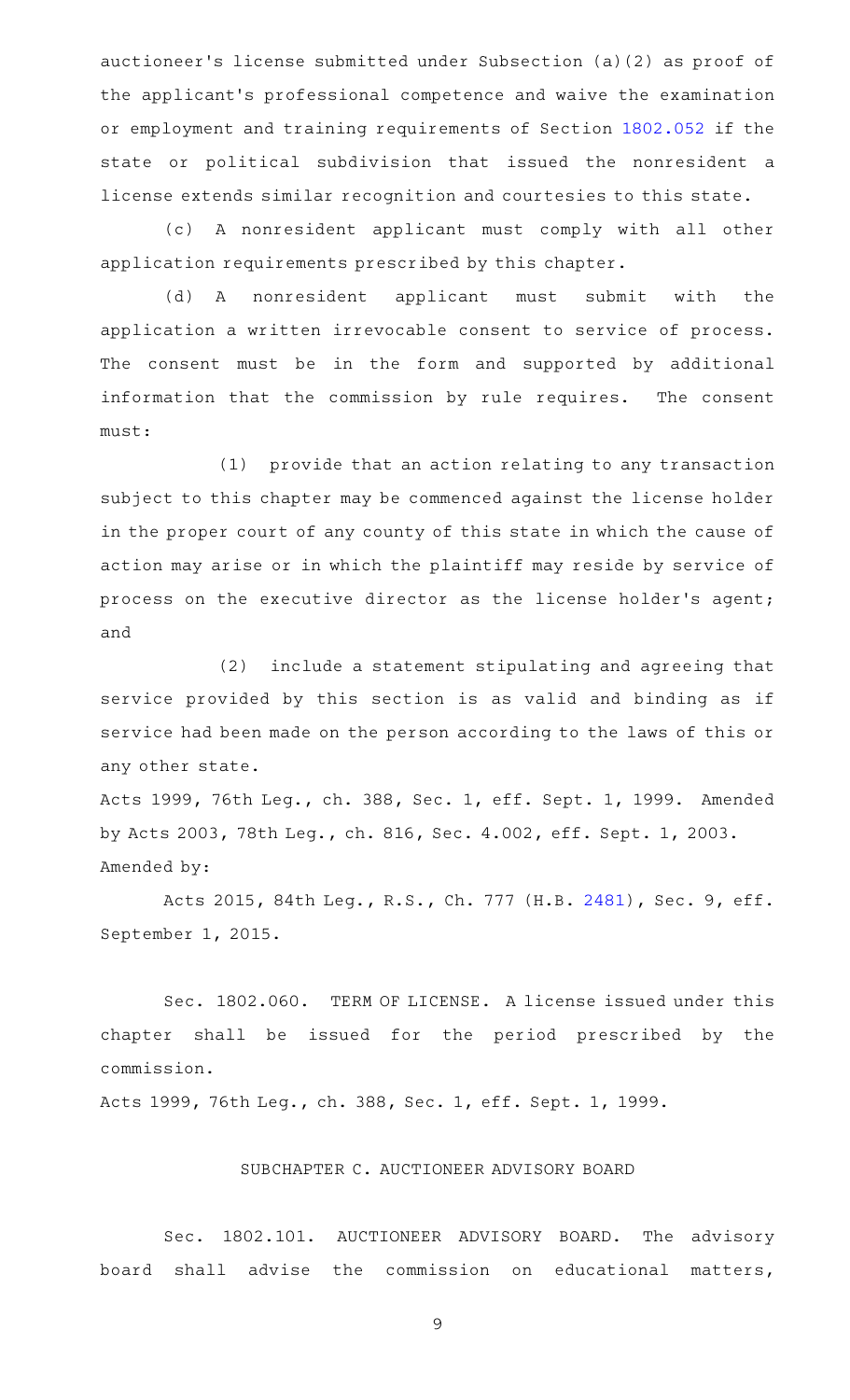operational matters, and common practices within the auction industry.

Acts 1999, 76th Leg., ch. 388, Sec. 1, eff. Sept. 1, 1999. Amended by Acts 2003, 78th Leg., ch. 816, Sec. 4.003, eff. Sept. 1, 2003; Acts 2003, 78th Leg., ch. 1276, Sec. 14A.359, eff. Sept. 1, 2003. Amended by:

Acts 2013, 83rd Leg., R.S., Ch. 1048 (H.B. [3038](http://www.legis.state.tx.us/tlodocs/83R/billtext/html/HB03038F.HTM)), Sec. 6, eff. June 14, 2013.

Acts 2015, 84th Leg., R.S., Ch. 777 (H.B. [2481\)](http://www.legis.state.tx.us/tlodocs/84R/billtext/html/HB02481F.HTM), Sec. 11, eff. September 1, 2015.

Sec. 1802.102. APPOINTMENT OF ADVISORY BOARD; MEMBERSHIP; ELIGIBILITY. (a) The advisory board consists of seven members appointed as follows:

(1) four members who are licensed auctioneers appointed by the presiding officer of the commission, with the commission 's approval;

 $(2)$  the administrative head, or the administrative head 's designee, of any state agency or office that is selected by the commission; and

(3) two public members.

(b) In appointing advisory board members under Subsection (a)(1), the presiding officer of the commission shall consider the geographical diversity of the members.

(c) Appointments to the advisory board shall be made without regard to the race, color, handicap, sex, religion, age, or national origin of the appointees.

Acts 1999, 76th Leg., ch. 388, Sec. 1, eff. Sept. 1, 1999. Amended by Acts 2003, 78th Leg., ch. 816, Sec. 4.004, eff. Sept. 1, 2003. Amended by:

Acts 2009, 81st Leg., R.S., Ch. 457 (H.B. [2548](http://www.legis.state.tx.us/tlodocs/81R/billtext/html/HB02548F.HTM)), Sec. 5, eff. September 1, 2009.

Acts 2011, 82nd Leg., R.S., Ch. 1176 (H.B. [3278](http://www.legis.state.tx.us/tlodocs/82R/billtext/html/HB03278F.HTM)), Sec. 10, eff. June 17, 2011.

Acts 2013, 83rd Leg., R.S., Ch. 1048 (H.B. [3038](http://www.legis.state.tx.us/tlodocs/83R/billtext/html/HB03038F.HTM)), Sec. 7, eff. June 14, 2013.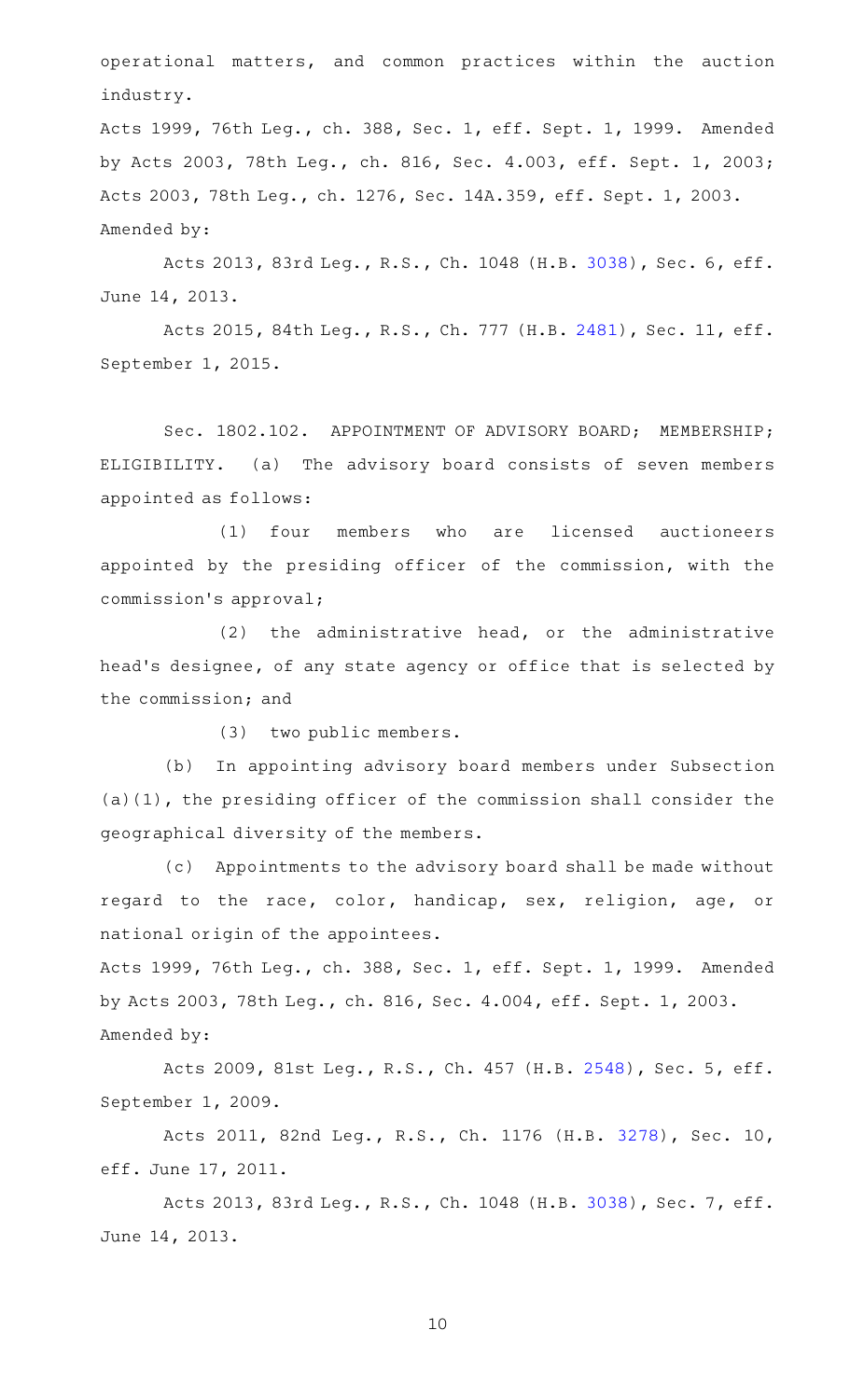Sec. 1802.103. TERMS; VACANCIES. (a) The members appointed under Section [1802.102\(](http://www.statutes.legis.state.tx.us/GetStatute.aspx?Code=OC&Value=1802.102)a)(1) serve two-year terms that expire on September 1 and may not serve more than two consecutive terms. If a vacancy occurs during the term of such a member, the presiding officer of the commission, with the commission 's approval, shall appoint a replacement to serve for the remainder of the term.

(b) The remaining members are ex officio members. Each ex officio member shall continue to serve during the time the member holds office.

Acts 1999, 76th Leg., ch. 388, Sec. 1, eff. Sept. 1, 1999. Amended by Acts 2003, 78th Leg., ch. 816, Sec. 4.005, eff. Sept. 1, 2003. Amended by:

Acts 2013, 83rd Leg., R.S., Ch. 1048 (H.B. [3038](http://www.legis.state.tx.us/tlodocs/83R/billtext/html/HB03038F.HTM)), Sec. 8, eff. June 14, 2013.

Sec. 1802.104. PRESIDING OFFICER. The presiding officer of the commission, with the commission 's approval, shall appoint a member of the advisory board to serve as presiding officer of the board. The presiding officer serves for two years and may not serve more than two consecutive terms.

Acts 1999, 76th Leg., ch. 388, Sec. 1, eff. Sept. 1, 1999. Amended by Acts 2003, 78th Leg., ch. 816, Sec. 4.006, eff. Sept. 1, 2003. Amended by:

Acts 2013, 83rd Leg., R.S., Ch. 1048 (H.B. [3038](http://www.legis.state.tx.us/tlodocs/83R/billtext/html/HB03038F.HTM)), Sec. 9, eff. June 14, 2013.

Sec. 1802.106. COMPENSATION. A member appointed under Section [1802.102](http://www.statutes.legis.state.tx.us/GetStatute.aspx?Code=OC&Value=1802.102)(a)(1) may not receive compensation for serving on the advisory board.

Acts 1999, 76th Leg., ch. 388, Sec. 1, eff. Sept. 1, 1999. Amended by:

Acts 2015, 84th Leg., R.S., Ch. 777 (H.B. [2481\)](http://www.legis.state.tx.us/tlodocs/84R/billtext/html/HB02481F.HTM), Sec. 12, eff. September 1, 2015.

Sec. 1802.107. MEETINGS. The advisory board shall meet at the call of the presiding officer of the commission or the executive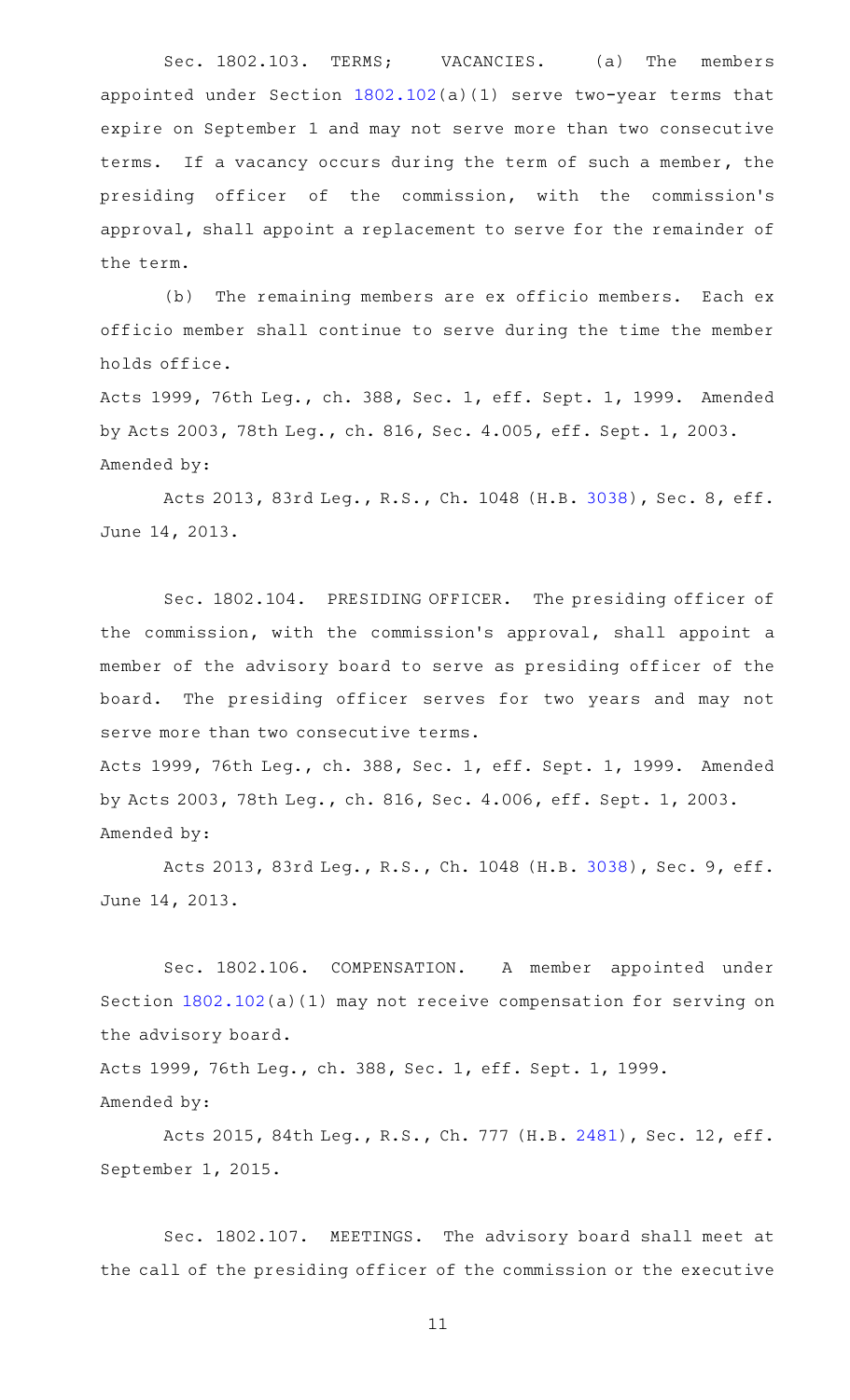director.

Acts 1999, 76th Leg., ch. 388, Sec. 1, eff. Sept. 1, 1999. Amended by:

Acts 2013, 83rd Leg., R.S., Ch. 1048 (H.B. [3038](http://www.legis.state.tx.us/tlodocs/83R/billtext/html/HB03038F.HTM)), Sec. 10, eff. June 14, 2013.

Acts 2015, 84th Leg., R.S., Ch. 777 (H.B. [2481\)](http://www.legis.state.tx.us/tlodocs/84R/billtext/html/HB02481F.HTM), Sec. 13, eff. September 1, 2015.

Sec. 1802.108. CIVIL LIABILITY. A member of the advisory board is not liable in a civil action for an act performed in good faith while performing duties as an advisory board member. Acts 1999, 76th Leg., ch. 388, Sec. 1, eff. Sept. 1, 1999.

Sec. 1802.109. AUCTIONEER EDUCATION PROGRAMS. (a) The advisory board shall:

(1) evaluate educational programs, seminars, and training projects; and

(2) make recommendations to the commission on their usefulness and merit as continuing education tools.

(b) On the recommendation of the advisory board, the commission may fund or underwrite specific classes, seminars, or events for the education and advancement of the auctioneering profession in this state.

Acts 1999, 76th Leg., ch. 388, Sec. 1, eff. Sept. 1, 1999. Amended by Acts 2003, 78th Leg., ch. 816, Sec. 4.007, eff. Sept. 1, 2003.

## SUBCHAPTER D. AUCTIONEER EDUCATION AND RECOVERY FUND

Sec. 1802.151. FUND. The auctioneer education and recovery fund is a trust fund with the comptroller for the payment of claims against auctioneers licensed under this chapter.

Acts 1999, 76th Leg., ch. 388, Sec. 1, eff. Sept. 1, 1999.

Sec. 1802.152. MANAGEMENT OF FUND. (a) The department is the manager of the fund and shall:

 $(1)$  administer the fund without appropriation;

(2) maintain books and records as required by the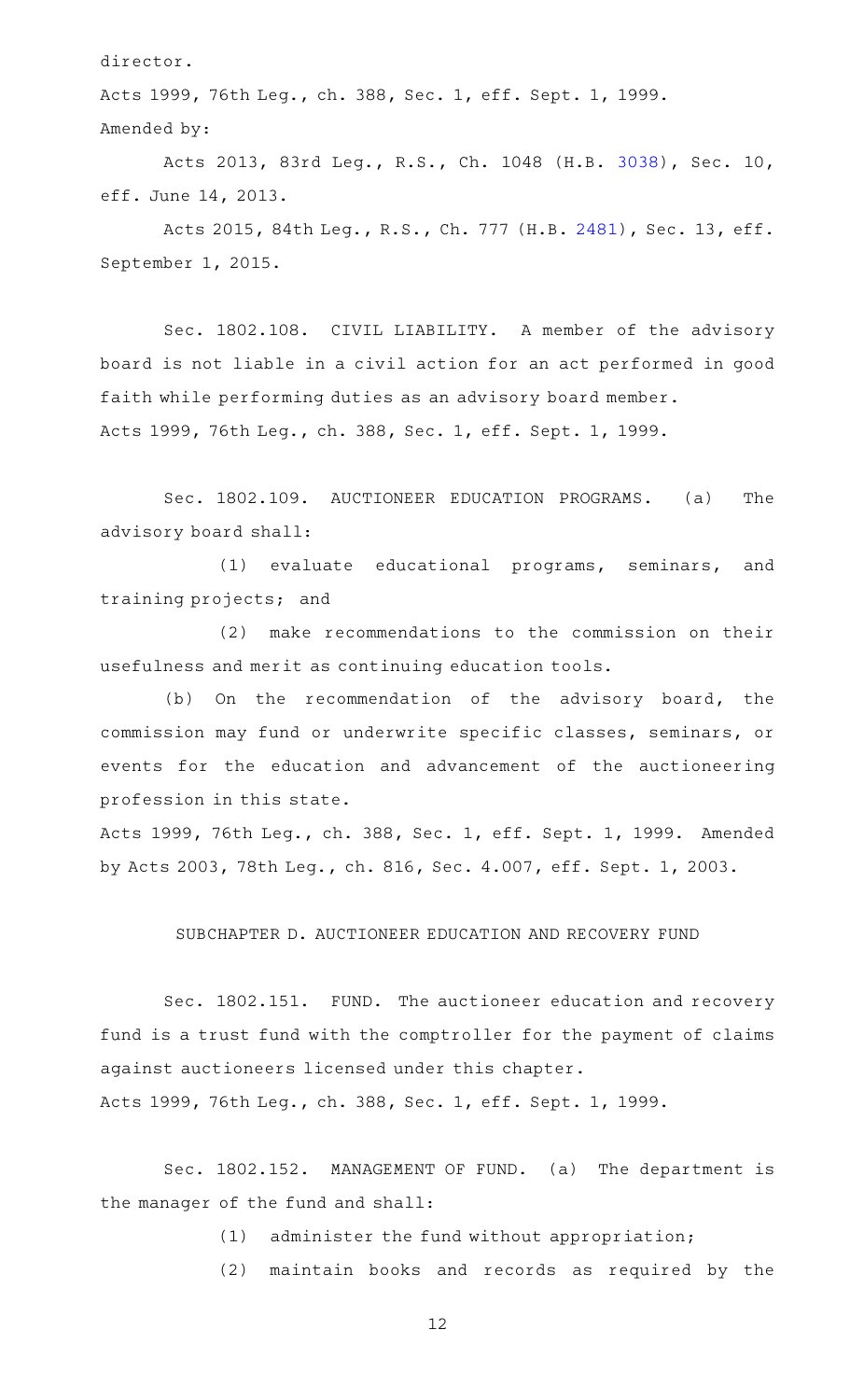(3) appear at hearings or judicial proceedings; and

(4) invest and reinvest the fund's assets as instructed by the executive director.

 $(b)$  The department, as manager, is entitled to compensation for reasonable and necessary costs and expenses for the management of the fund. The department shall be compensated from the earnings from the fund.

Acts 1999, 76th Leg., ch. 388, Sec. 1, eff. Sept. 1, 1999. Amended by Acts 2003, 78th Leg., ch. 816, Sec. 26.049, eff. Sept. 1, 2003; Acts 2003, 78th Leg., ch. 1276, Sec. 14A.363, eff. Sept. 1, 2003.

Sec. 1802.153. ADDITIONAL FEES. (a) In addition to any other fees required by this chapter, an applicant entitled to receive a license under this chapter must pay a fee before the executive director issues the license.

(b) If the balance in the fund on December 31 of a year is less than \$350,000, each license holder at the next license renewal shall pay, in addition to the renewal fee, a fee that is equal to the greater of \$50 or a pro rata share of the amount necessary to obtain a balance in the fund of \$350,000.

(c) The fees paid under this section shall be deposited in the fund.

Acts 1999, 76th Leg., ch. 388, Sec. 1, eff. Sept. 1, 1999. Amended by Acts 2003, 78th Leg., ch. 816, Sec. 4.008, eff. Sept. 1, 2003; Acts 2003, 78th Leg., ch. 1276, Sec. 14A.364, eff. Sept. 1, 2003. Amended by:

Acts 2013, 83rd Leg., R.S., Ch. 1048 (H.B. [3038](http://www.legis.state.tx.us/tlodocs/83R/billtext/html/HB03038F.HTM)), Sec. 11, eff. June 14, 2013.

Sec. 1802.154. INVESTMENT OF FUND. (a) Amounts deposited in the fund may be invested and reinvested in the same manner as funds of the Employees Retirement System of Texas, and income from the investments shall be deposited to the credit of the fund.

(b) The department may not make an investment that would impair the liquidity required to satisfy payments made from the fund.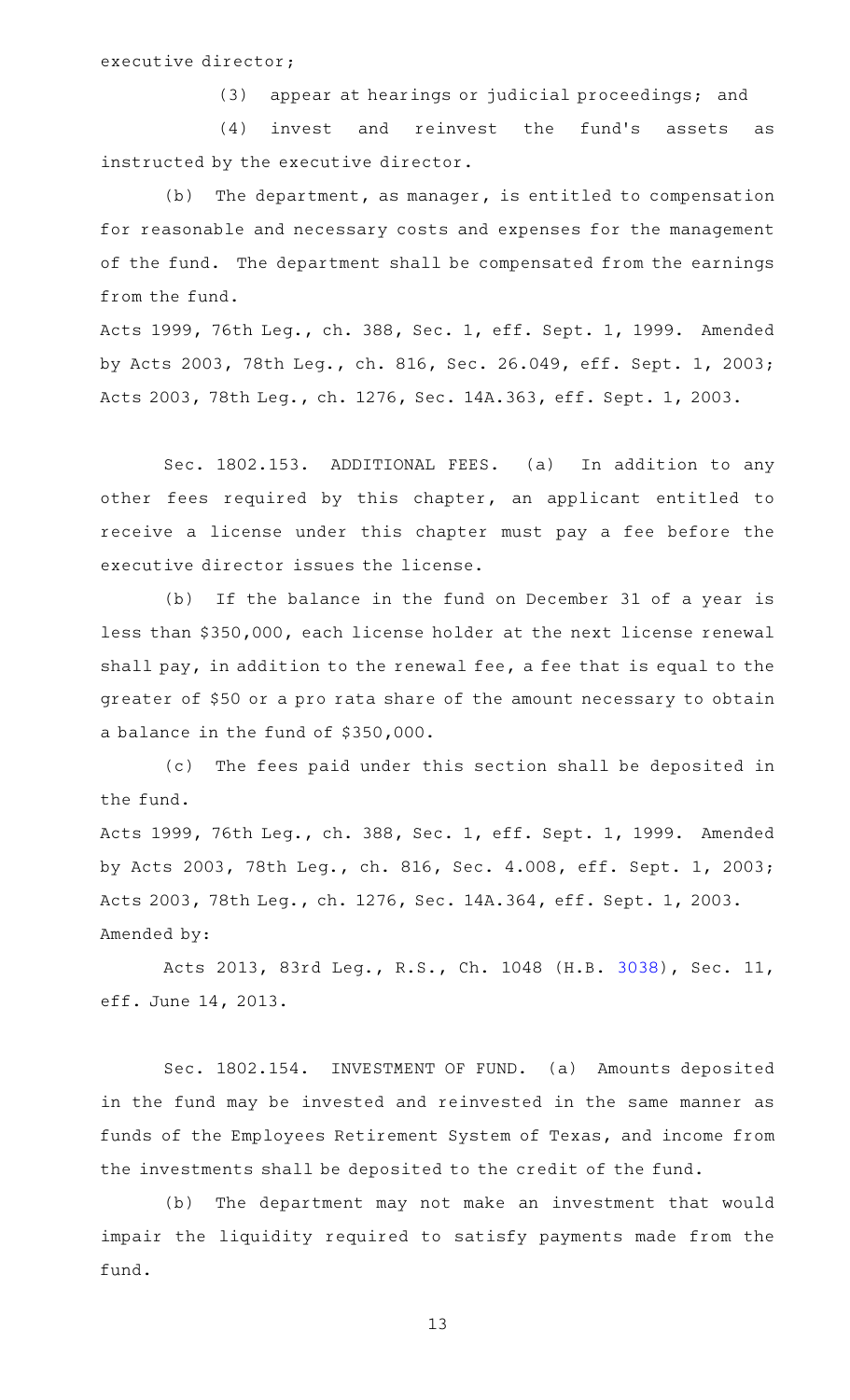Acts 1999, 76th Leg., ch. 388, Sec. 1, eff. Sept. 1, 1999.

Sec. 1802.155. LIABILITY. (a) The fund or the department is not liable to a consumer for a recovery from the fund if the assets of the fund are insufficient to pay the amount awarded.

(b) If the fund contains insufficient assets to pay the consumer:

(1) the department shall record the time and date an order for payment to a consumer was received; and

(2) the executive director shall pay consumers for whom an order is recorded under Subdivision (1) as funds become available in the order of the recorded time and date of the order. Acts 1999, 76th Leg., ch. 388, Sec. 1, eff. Sept. 1, 1999. Amended by Acts 2003, 78th Leg., ch. 816, Sec. 26.050, eff. Sept. 1, 2003; Acts 2003, 78th Leg., ch. 1276, Sec. 14A.365, eff. Sept. 1, 2003.

Sec. 1802.156. EDUCATION EXPENDITURES PERMITTED. The executive director may use amounts in excess of \$300,000 in the fund to:

(1) advance education and research in the auctioneering profession for the benefit of license holders and to improve and increase the efficiency of the industry;

(2) underwrite educational seminars, training centers, and other educational projects for the use and benefit of license holders;

(3) sponsor, contract, and underwrite other educational and research projects that advance the auctioneering profession in this state; and

(4) cooperate with associations of auctioneers and other groups for the education and advancement of the auctioneering profession in this state.

Acts 1999, 76th Leg., ch. 388, Sec. 1, eff. Sept. 1, 1999. Amended by Acts 2003, 78th Leg., ch. 816, Sec. 26.051, eff. Sept. 1, 2003; Acts 2003, 78th Leg., ch. 1276, Sec. 14A.366, eff. Sept. 1, 2003. Amended by:

Acts 2013, 83rd Leg., R.S., Ch. 1048 (H.B. [3038](http://www.legis.state.tx.us/tlodocs/83R/billtext/html/HB03038F.HTM)), Sec. 12, eff. June 14, 2013.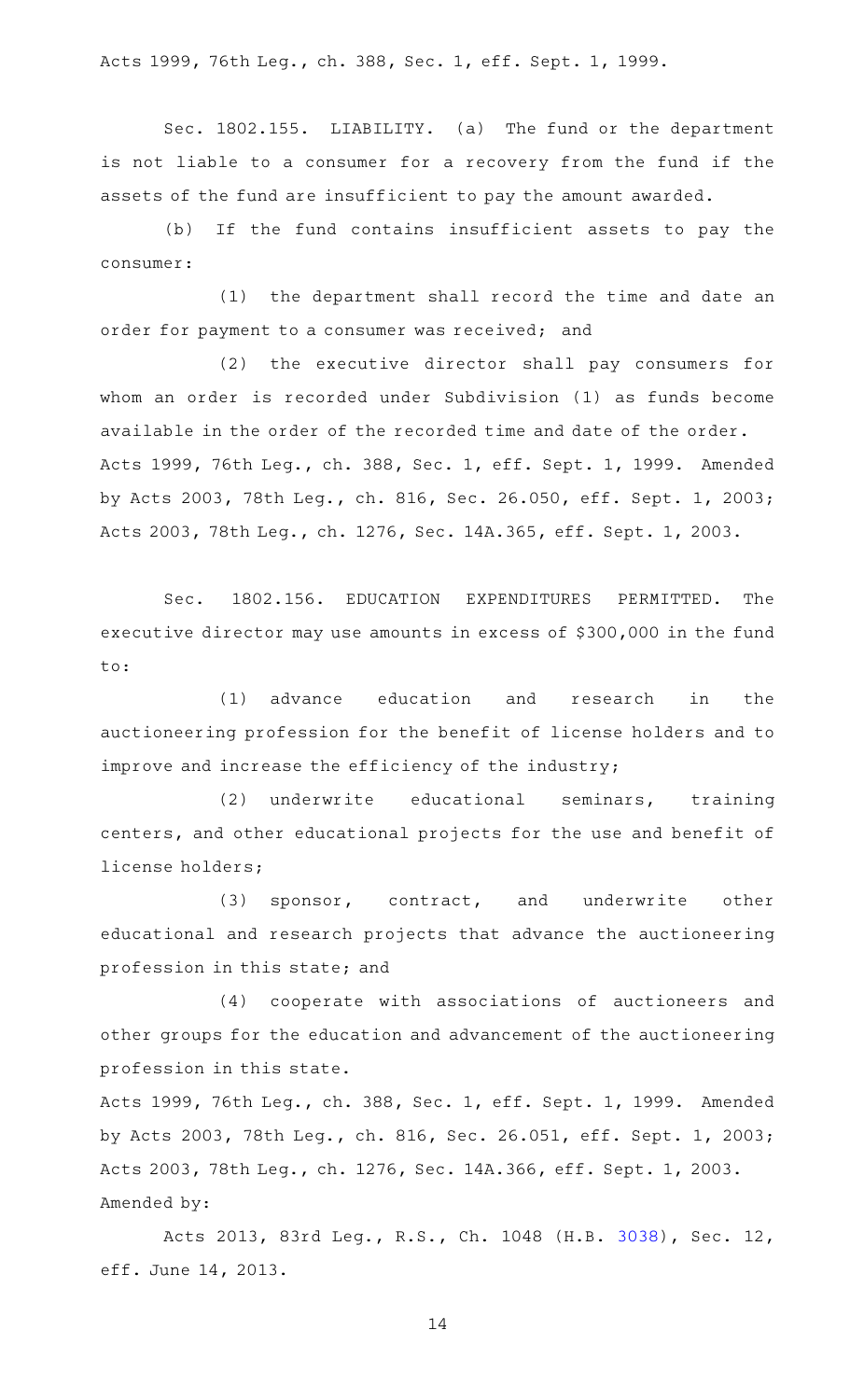#### SUBCHAPTER E. COMPLAINT PROCEDURES

Sec. 1802.201. INVESTIGATION OF COMPLAINTS. The executive director may, on the executive director 's motion, and shall, on the written complaint of a person aggrieved by the actions of an auctioneer in an auction, investigate an alleged violation of this chapter by a licensed or unlicensed auctioneer or an applicant. Acts 1999, 76th Leg., ch. 388, Sec. 1, eff. Sept. 1, 1999. Amended by Acts 2003, 78th Leg., ch. 816, Sec. 4.009, eff. Sept. 1, 2003; Acts 2003, 78th Leg., ch. 1276, Sec. 14A.366, eff. Sept. 1, 2003.

Sec. 1802.202. CONSUMER CLAIMS. (a) A person who deals with an auctioneer licensed under this chapter and who is aggrieved by an action of the auctioneer as a result of a violation of a contract made with the auctioneer may initiate a claim against the fund by filing with the department a complaint against the auctioneer.

(b) The executive director may not pay a claim against an auctioneer who was not licensed at the time of the transaction on which the claim is based.

(c) The department shall investigate a complaint filed under this section and determine the amount owed to the aggrieved party.

Acts 1999, 76th Leg., ch. 388, Sec. 1, eff. Sept. 1, 1999. Amended by Acts 2003, 78th Leg., ch. 816, Sec. 4.010, eff. Sept. 1, 2003; Acts 2003, 78th Leg., ch. 1276, Sec. 14A.367, eff. Sept. 1, 2003.

Text of section as amended by Acts 2003, 78th Leg., ch. 816, Sec.

#### 4.011.

Sec. 1802.203. HEARING. (a) If the amount determined by the department under Section [1802.202](http://www.statutes.legis.state.tx.us/GetStatute.aspx?Code=OC&Value=1802.202) is disputed by the auctioneer or the aggrieved party, the department 's hearings examiner shall:

 $(1)$  conduct a hearing on the claim in accordance with department rules; and

(2) determine the amount owed to the aggrieved party. (b)AAA hearing on a claim may be conducted at the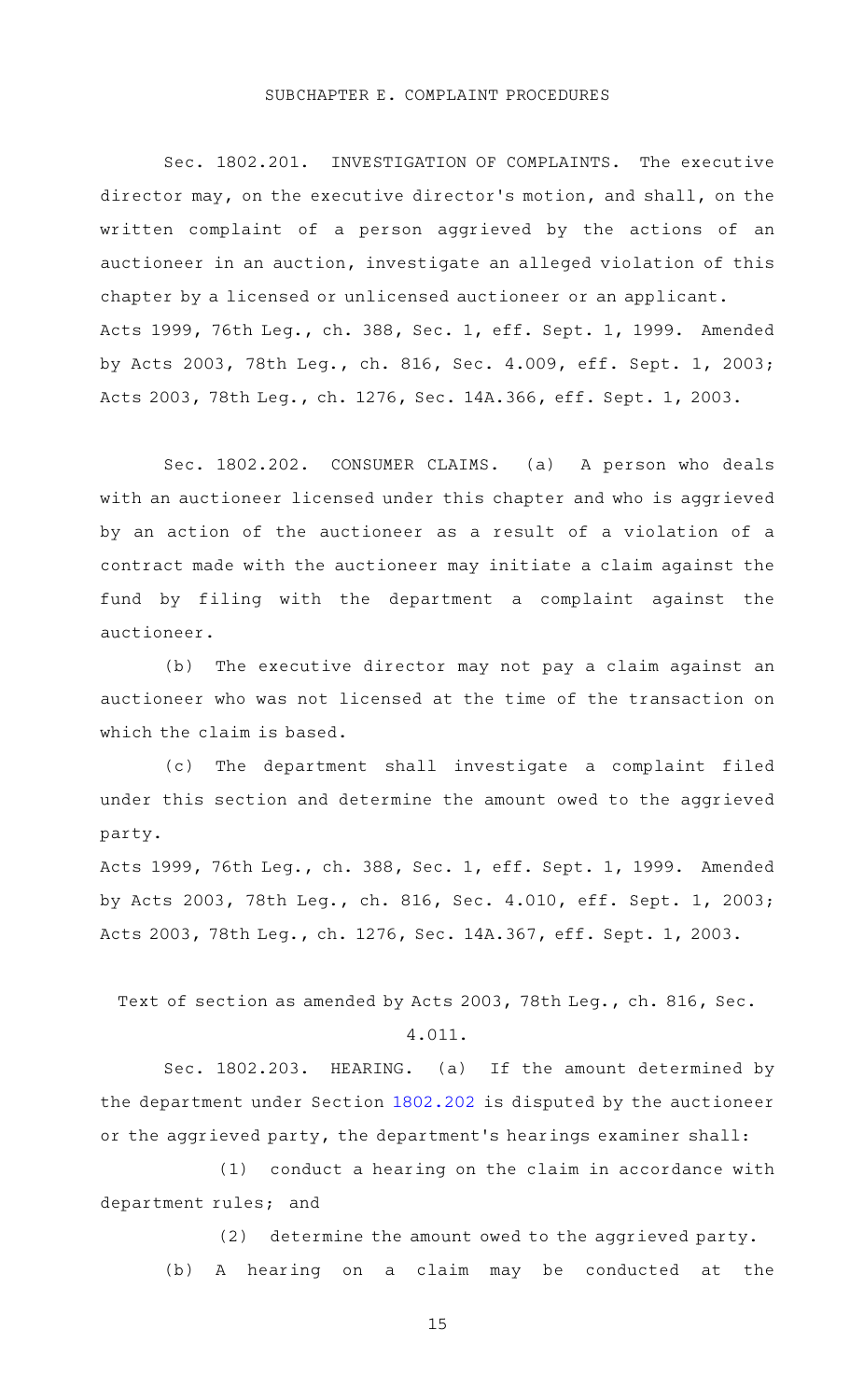department 's Austin office or at another location as provided by department rule.

(c) After the hearing, the hearings examiner shall prepare a proposal for decision for the commission.

Acts 1999, 76th Leg., ch. 388, Sec. 1, eff. Sept. 1, 1999. Amended by Acts 2003, 78th Leg., ch. 816, Sec. 4.011, eff. Sept. 1, 2003.

Text of section as amended by Acts 2003, 78th Leg., ch. 1215, Sec.

13

Sec. 1802.203. HEARING. If the amount determined by the department under Section [1802.202](http://www.statutes.legis.state.tx.us/GetStatute.aspx?Code=OC&Value=1802.202) is disputed by the auctioneer or the aggrieved party, the department shall refer the matter to the State Office of Administrative Hearings for a hearing on the disputed claim.

Acts 1999, 76th Leg., ch. 388, Sec. 1, eff. Sept. 1, 1999. Amended by Acts 2003, 78th Leg., ch. 1215, Sec. 13, eff. Sept. 1, 2003.

Sec. 1802.204. APPEAL. A party may appeal a decision of the commission in the manner provided for a contested case under Chapter [2001](http://www.statutes.legis.state.tx.us/GetStatute.aspx?Code=GV&Value=2001), Government Code.

Acts 1999, 76th Leg., ch. 388, Sec. 1, eff. Sept. 1, 1999. Amended by Acts 2003, 78th Leg., ch. 816, Sec. 4.012, eff. Sept. 1, 2003.

Sec. 1802.205. PAYMENT OF CLAIM. (a) If the department's determination under Section [1802.202](http://www.statutes.legis.state.tx.us/GetStatute.aspx?Code=OC&Value=1802.202) is not disputed by the auctioneer or the aggrieved party, the executive director shall pay the claim from the fund, subject to Section [1802.206](http://www.statutes.legis.state.tx.us/GetStatute.aspx?Code=OC&Value=1802.206).

(b) If a hearing is held on the department's determination, the executive director shall pay to the aggrieved party the amount of actual damages determined by the executive director.

(c) The amount of actual damages may not include attorney's fees, speculative damages, or lost profits.

Acts 1999, 76th Leg., ch. 388, Sec. 1, eff. Sept. 1, 1999. Amended by Acts 2003, 78th Leg., ch. 816, Sec. 26.052, eff. Sept. 1, 2003; Acts 2003, 78th Leg., ch. 1276, Sec. 14A.370, eff. Sept. 1, 2003.

Sec. 1802.206. PAYMENT LIMITS. (a) The executive director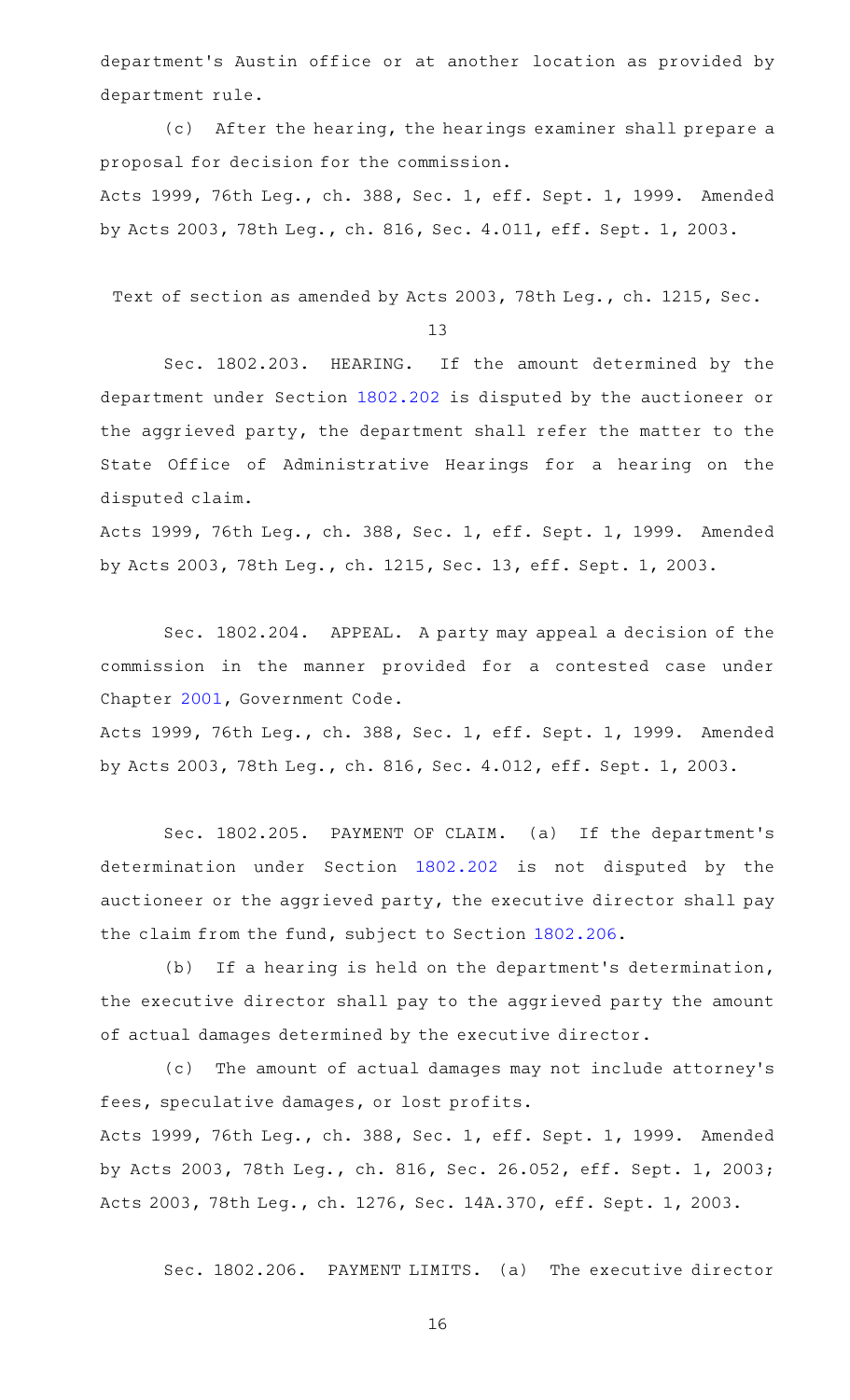may not pay a single aggrieved party more than \$15,000.

(b) The total payment of all claims by more than one aggrieved party arising from one auction at one location, regardless of the length of the auction, may not exceed \$30,000.

(c) The total payment of claims against a single auctioneer may not exceed \$30,000.

Acts 1999, 76th Leg., ch. 388, Sec. 1, eff. Sept. 1, 1999. Amended by Acts 2003, 78th Leg., ch. 816, Sec. 26.053, eff. Sept. 1, 2003; Acts 2003, 78th Leg., ch. 1276, Sec. 14A.371, eff. Sept. 1, 2003. Amended by:

Acts 2013, 83rd Leg., R.S., Ch. 1048 (H.B. [3038](http://www.legis.state.tx.us/tlodocs/83R/billtext/html/HB03038F.HTM)), Sec. 13, eff. June 14, 2013.

Sec. 1802.207. REIMBURSEMENT; INTEREST. (a) If the executive director pays a claim against an auctioneer, the auctioneer shall:

(1) reimburse the fund immediately or agree in writing to reimburse the fund on a schedule to be determined by rule of the commission; and

(2) immediately pay the aggrieved party any amount due to that party or agree in writing to pay the party on a schedule to be determined by rule of the commission.

(b) Payments made by an auctioneer to the fund or to an aggrieved party under this section include interest accruing at the rate of eight percent a year beginning on the date the executive director pays the claim.

Acts 1999, 76th Leg., ch. 388, Sec. 1, eff. Sept. 1, 1999. Amended by Acts 2003, 78th Leg., ch. 816, Sec. 4.013, eff. Sept. 1, 2003.

Sec. 1802.208. SUBROGATION. If the executive director pays a claim against an auctioneer, the department is subrogated to all rights of the aggrieved party against the auctioneer to the extent of the amount paid to the aggrieved party.

Acts 1999, 76th Leg., ch. 388, Sec. 1, eff. Sept. 1, 1999. Amended by Acts 2003, 78th Leg., ch. 816, Sec. 26.054, eff. Sept. 1, 2003; Acts 2003, 78th Leg., ch. 1276, Sec. 14A.372, eff. Sept. 1, 2003.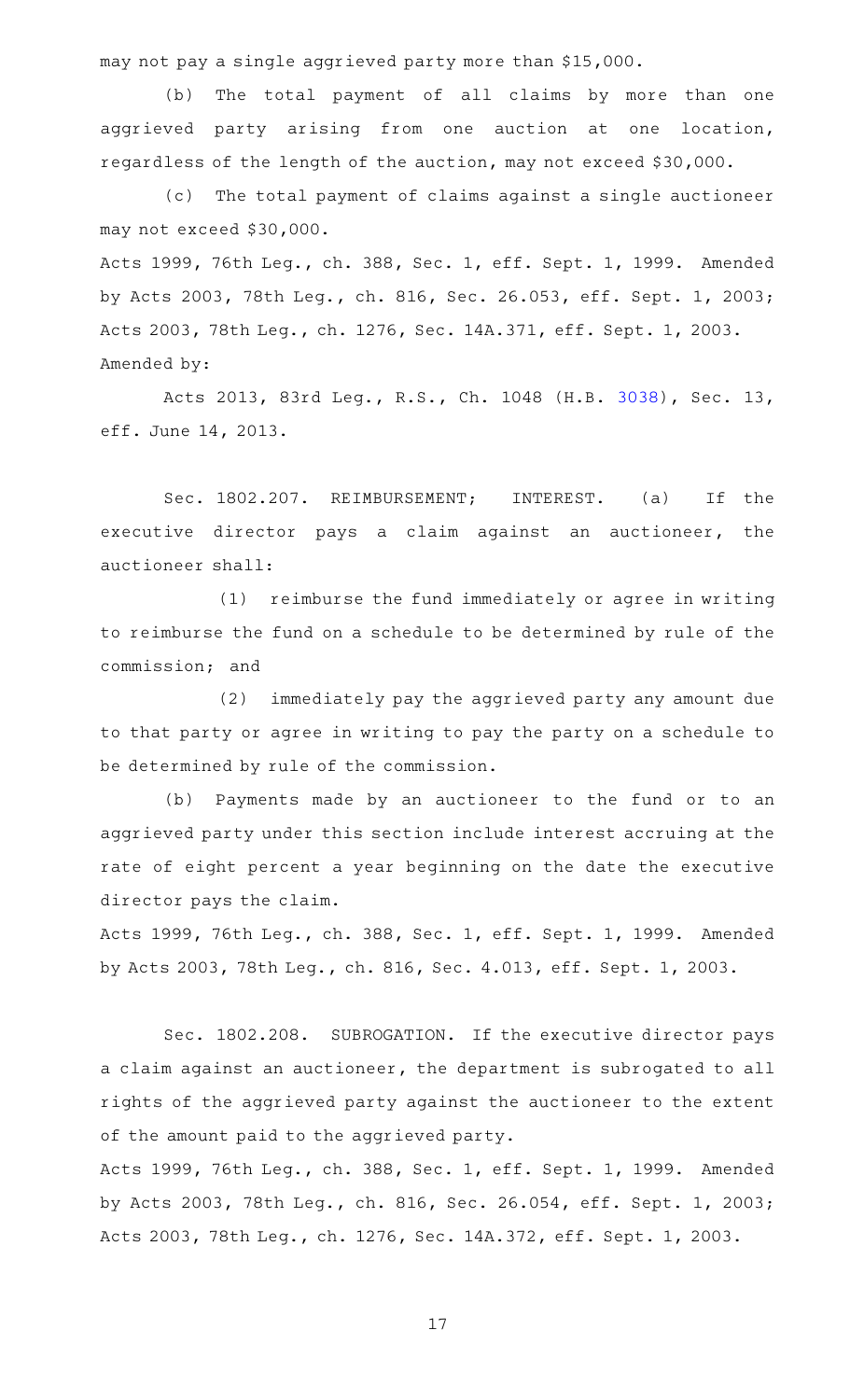Sec. 1802.209. EFFECT ON DISCIPLINARY PROCEEDINGS. (a) This subchapter and Section [1802.252](http://www.statutes.legis.state.tx.us/GetStatute.aspx?Code=OC&Value=1802.252) do not limit the commission 's or executive director 's authority to take disciplinary action against a license holder for a violation of this chapter or a rule adopted under this chapter.

(b) A license holder's repayment of all amounts owed to the fund does not nullify or modify the effect of another disciplinary proceeding brought under this chapter.

Acts 1999, 76th Leg., ch. 388, Sec. 1, eff. Sept. 1, 1999. Amended by Acts 2003, 78th Leg., ch. 816, Sec. 4.014, eff. Sept. 1, 2003. Amended by:

Acts 2013, 83rd Leg., R.S., Ch. 1048 (H.B. [3038](http://www.legis.state.tx.us/tlodocs/83R/billtext/html/HB03038F.HTM)), Sec. 14, eff. June 14, 2013.

SUBCHAPTER F. DENIAL OF LICENSE AND DISCIPLINARY PROCEDURES

Sec. 1802.251. DENIAL OF APPLICATION; SUSPENSION OR REVOCATION OF LICENSE. The commission or executive director may deny an application for a license or suspend or revoke the license of any auctioneer for:

(1) violating this chapter or a rule adopted under this chapter;

(2) obtaining a license through false or fraudulent representation;

(3) making a substantial misrepresentation in an application for an auctioneer 's license;

(4) engaging in a continued and flagrant course of misrepresentation or making false promises through an agent, advertising, or otherwise;

(5) failing to account for or remit, within a reasonable time, money belonging to another that is in the auctioneer 's possession and commingling funds of another with the auctioneer 's funds or failing to keep the funds of another in an escrow or trust account; or

 $(6)$  violating a provision of the Business & Commerce Code in conducting an auction.

Acts 1999, 76th Leg., ch. 388, Sec. 1, eff. Sept. 1, 1999. Amended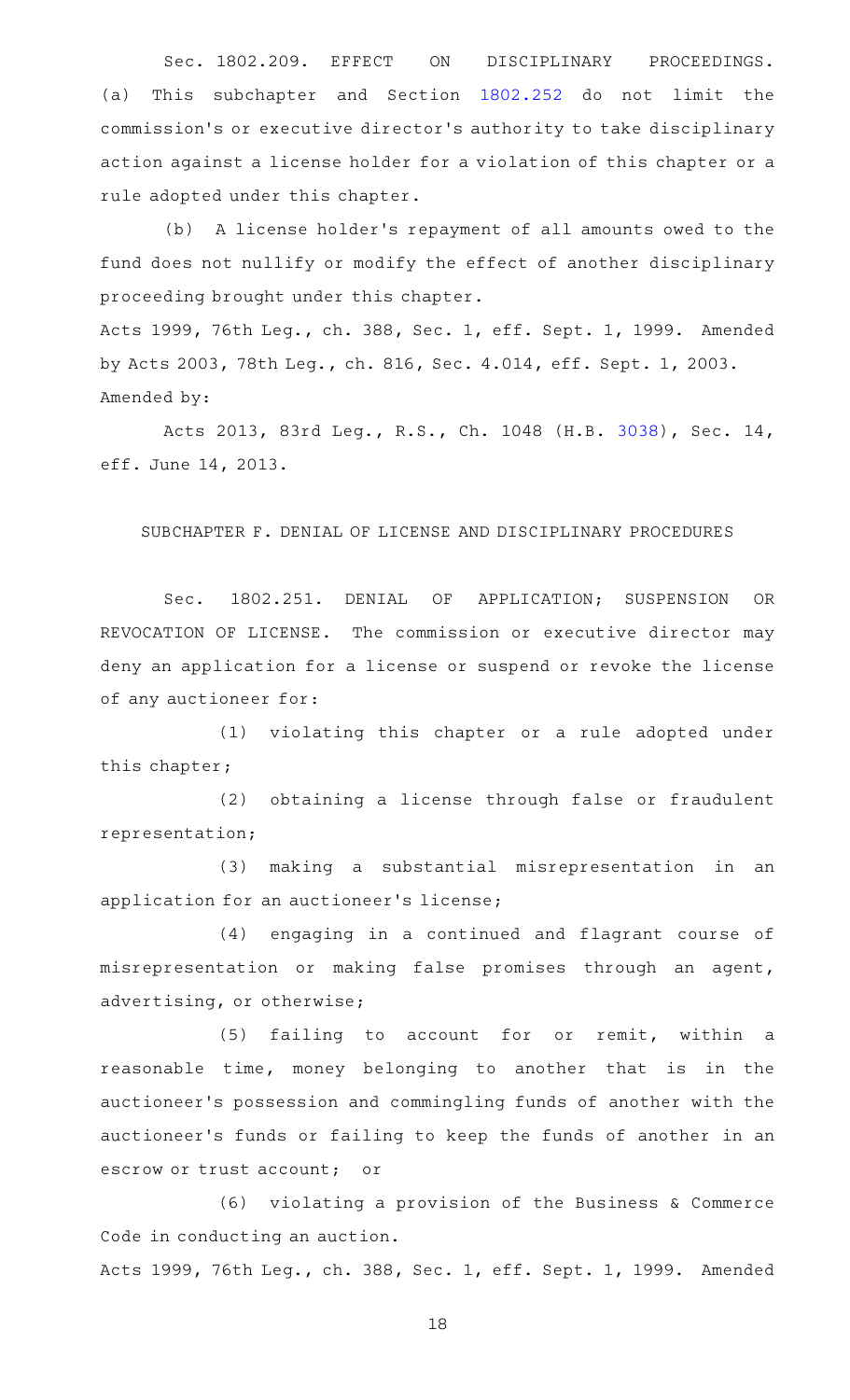by Acts 2003, 78th Leg., ch. 816, Sec. 4.015, eff. Sept. 1, 2003. Amended by:

Acts 2013, 83rd Leg., R.S., Ch. 1048 (H.B. [3038](http://www.legis.state.tx.us/tlodocs/83R/billtext/html/HB03038F.HTM)), Sec. 15, eff. June 14, 2013.

Sec. 1802.252. REVOCATION FOR CLAIM ON FUND. (a) The commission may revoke a license issued under this chapter if the executive director makes a payment from the fund as the result of an action of the license holder.

(b) The commission may probate an order revoking a license.

(c) An auctioneer is not eligible for a new license until the auctioneer has repaid in full the amount paid from the fund on the auctioneer 's account, including interest, unless:

 $(1)$  a hearing is held; and

(2) the executive director issues a new probated license.

Acts 1999, 76th Leg., ch. 388, Sec. 1, eff. Sept. 1, 1999. Amended by Acts 2003, 78th Leg., ch. 816, Sec. 4.016, eff. Sept. 1, 2003.

Sec. 1802.253. HEARING BY STATE OFFICE OF ADMINISTRATIVE HEARINGS.

(a) Before denying an application for a license, the commission or executive director shall:

 $(1)$  set the matter for a hearing to be conducted by the State Office of Administrative Hearings; and

 $(2)$  before the hearing date, notify the applicant in writing of:

(A) the charges alleged or the question to be determined at the hearing; and

(B) the date and location of the hearing.

(b) At a hearing under this section, the applicant may:

(1) be present and be heard in person or by counsel; and

(2) have an opportunity to offer evidence by oral testimony, affidavit, or deposition.

(c) Written notice may be served by personal delivery to the applicant or by certified mail to the last known mailing address of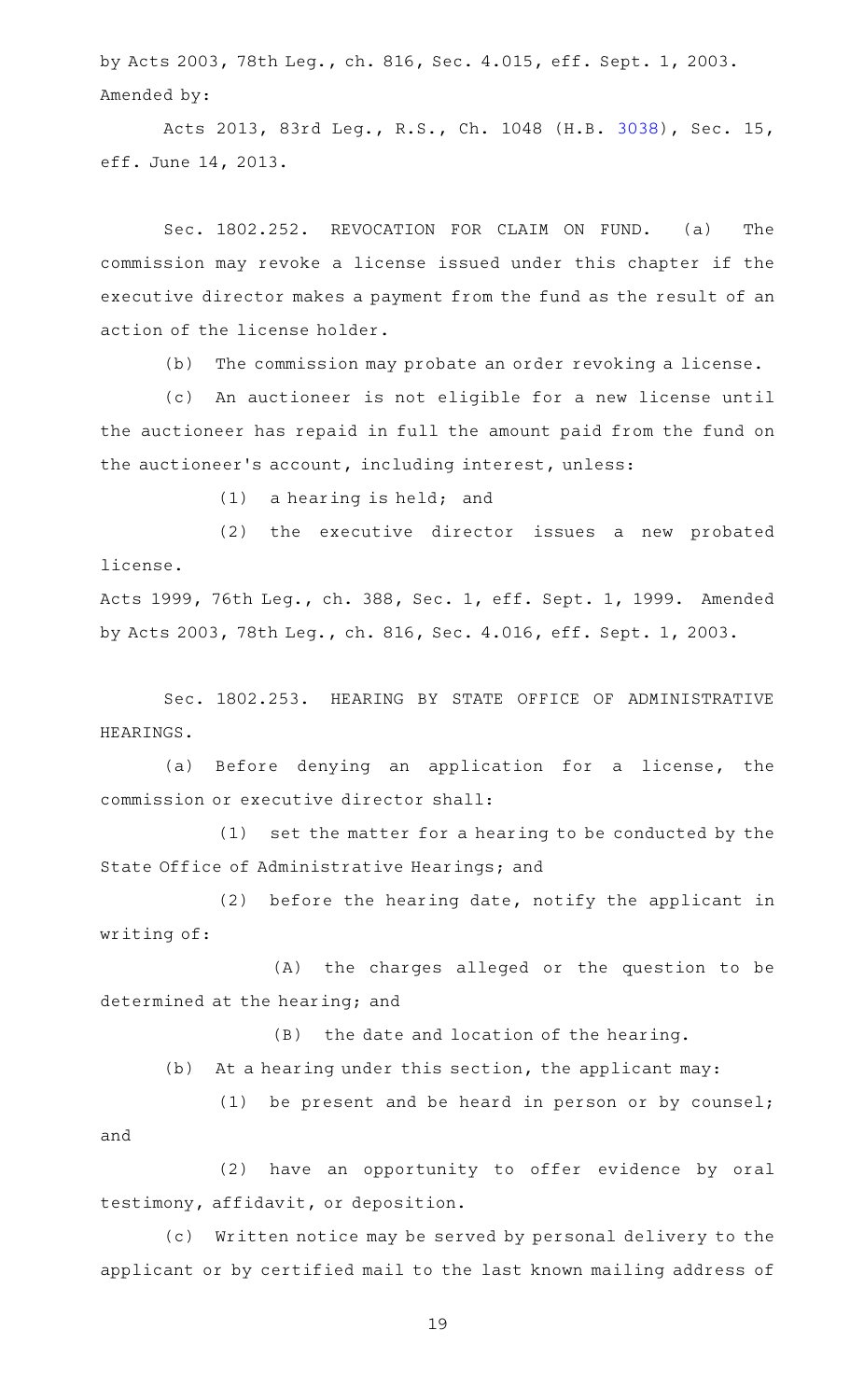the applicant.

(d) Repealed by Acts 2013, 83rd Leg., R.S., Ch. 1048, Sec. 17, eff. June 14, 2013. Acts 1999, 76th Leg., ch. 388, Sec. 1, eff. Sept. 1, 1999. Amended by Acts 2003, 78th Leg., ch. 816, Sec. 4.017, eff. Sept. 1, 2003; Acts 2003, 78th Leg., ch. 1215, Secs. 14, 15, eff. Sept. 1, 2003. Amended by:

Acts 2011, 82nd Leg., R.S., Ch. 91 (S.B. [1303](http://www.legis.state.tx.us/tlodocs/82R/billtext/html/SB01303F.HTM)), Sec. 18.004, eff. September 1, 2011.

Acts 2013, 83rd Leg., R.S., Ch. 1048 (H.B. [3038](http://www.legis.state.tx.us/tlodocs/83R/billtext/html/HB03038F.HTM)), Sec. 16, eff. June 14, 2013.

Acts 2013, 83rd Leg., R.S., Ch. 1048 (H.B. [3038](http://www.legis.state.tx.us/tlodocs/83R/billtext/html/HB03038F.HTM)), Sec. 17, eff. June 14, 2013.

### SUBCHAPTER G. CRIMINAL PENALTIES

Sec. 1802.301. PRACTICING WITHOUT LICENSE; OFFENSE. (a) A person commits an offense if the person acts as an auctioneer without a license.

(b) An offense under this section is a Class B misdemeanor. Acts 1999, 76th Leg., ch. 388, Sec. 1, eff. Sept. 1, 1999.

Sec. 1802.302. FRIVOLOUS CLAIM; OFFENSE. (a) A person commits an offense if the person intends to benefit personally or to harm another and the person:

(1) institutes under this chapter a claim in which the person knows the person has no interest; or

(2) institutes under this chapter a frivolous suit or a claim that the person knows is false.

(b) An offense under this section is a Class B misdemeanor. Acts 1999, 76th Leg., ch. 388, Sec. 1, eff. Sept. 1, 1999.

Sec. 1802.303. GENERAL CRIMINAL PENALTY. (a) A person commits an offense if the person violates a provision of this chapter or a rule adopted by the commission under this chapter for which a penalty is not provided.

(b) An offense under this section is a Class C misdemeanor.